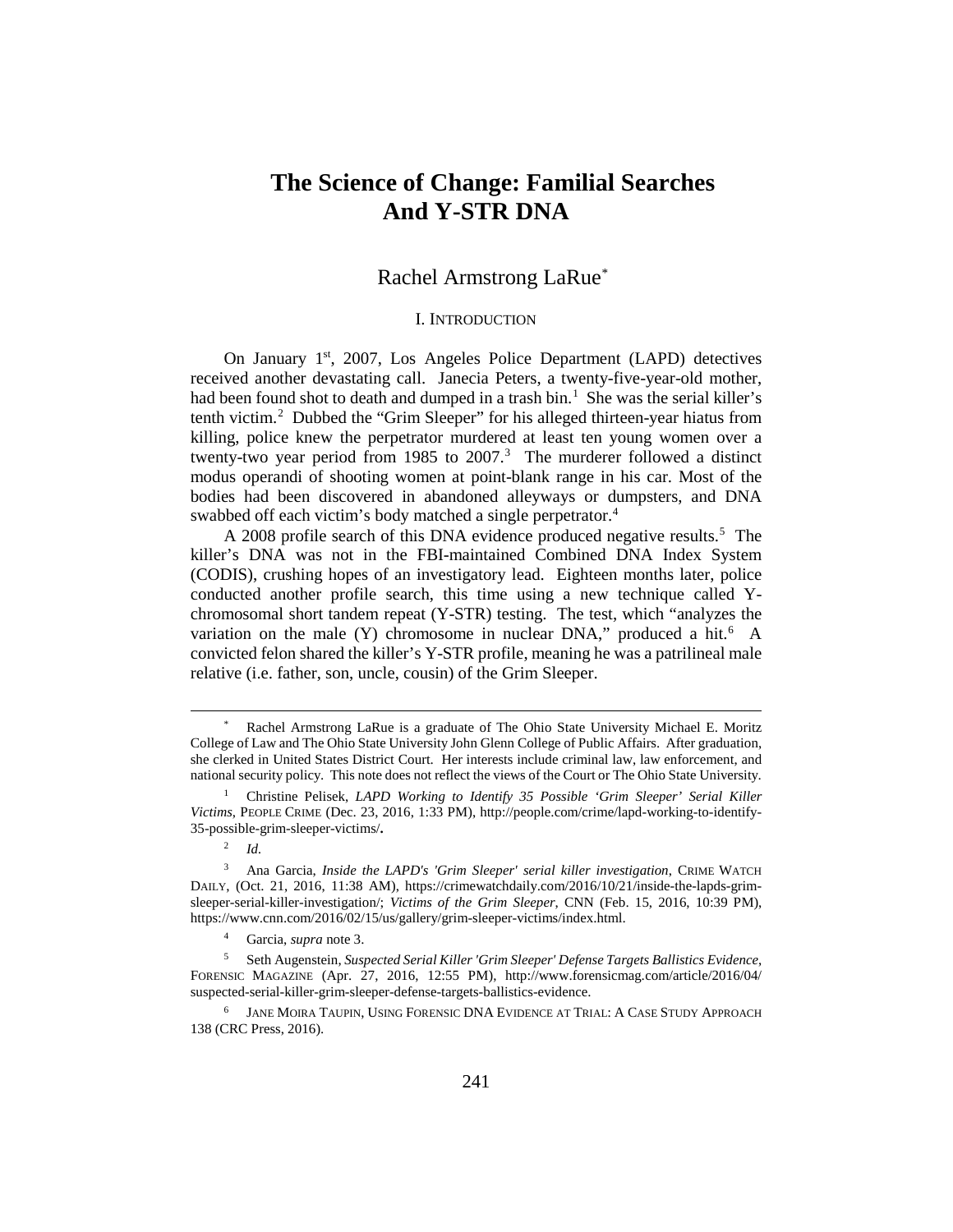Police quickly identified the convict's father, Lonnie Franklin Jr., as a possible suspect. While Franklin had never been arrested, his son's DNA was in CODIS due to a 2009 felony weapons charge. [7](#page-1-0) After conducting an undercover operation to obtain Franklin's DNA, police confirmed his involvement in the murders. Franklin's DNA matched the DNA found on each victim. He was arrested in 2010, and sentenced to death on August  $10^{th}$ ,  $2016$ .<sup>[8](#page-1-1)</sup> Today, investigators suspect Franklin may be responsible for the deaths of at least  $25$  women.<sup>[9](#page-1-2)</sup> Without the advent of Y-STR testing, it is possible Franklin would still be at large.

This case is a testament to the potential of familial DNA searches using Y-STR technology. [10](#page-1-3) However, the use of Y-STR DNA searching is contested. First conceived in 1992, Y-STR profiling did not reach the U.S. criminal justice system until the U.S. Scientific Working Group on DNA Analysis Methods (SWGDAM) released testing kits in 2003.<sup>[11](#page-1-4)</sup> Described as an "especially hard-won method," Y-STR DNA testing is useful in narrowing investigations by identifying either the suspect himself or the suspect's biological male relatives.<sup>[12](#page-1-5)</sup> Notably, the DNA Identification Act of 1994 is silent regarding the legality of familial searching.<sup>[13](#page-1-6)</sup> Perhaps hesitant to employ familial searching without express congressional approval, the FBI states that "routine familial searching at the national level is not

 $\overline{a}$ 

<span id="page-1-3"></span><sup>10</sup> Y-STR DNA testing is one, but not the only type of familial searching available to law enforcement. Similar to Y-STR DNA, mitochondrial DNA (mtDNA) passes from generation to generation through the maternal line. JOHN M. BUTLER, FUNDAMENTALS OF FORENSIC DNA TYPING 363 (Academic Press, 2010). Consequently, mtDNA can also serve as a "lineage marker" for forensic investigations. *Id.* Butler notes that mtDNA is particularly useful for identifying the source of highly degraded forensic samples, such as bone, teeth, and hair. *Id.* at 375.

While not formally considered "familial searching," standard (non-Y chromosome) STR DNA analysis can also implicate family members through partial matches. In fact, relatives other than identical twins can exhibit matching DNA profiles across numerous loci. Dan E. Krane & Simon Ford, *Essential Elements of a Critical Review of DNA Evidence*, *in* FORENSIC SCIENCE REFORM PROTECTING THE INNOCENT 211 (Wendy J. Koen & C. Michael Bowers eds., 2017). For example, a 2005 study found that on average one out of every 154,000 pairs of siblings in North America match DNA profiles across 13 STR loci (the standard number of loci analyzed in STR testing). *Id.* at 214–215.

<span id="page-1-4"></span><sup>11</sup> J. M. Butler, *Recent Developments in Y-Short Tandem Repeat and Y-Single Nucleotide Polymorphism Analysis*, 15 FORENSIC SCI. REV. 91, 93 (2003).

<span id="page-1-6"></span><span id="page-1-5"></span><sup>12</sup> Lutz Roewer, *The Y-Chromosome Haplotype Reference Database (YHRD)—Publicly Available Reference and Research Datasets for the Forensic Interpretation of Y-Chromosome STR Profiles*, *in* HANDBOOK OF FORENSIC GENETICS: BIODIVERSITY AND HEREDITY IN CIVIL AND CRIMINAL INVESTIGATION 231 (Antonio Amorim & Bruce Budowle eds., 2016).

<sup>13</sup> DNA Identification Act of 1994, 34 U.S.C. § 12591-12593 (2017).

<sup>7</sup> *Id.* at 154.

<span id="page-1-1"></span><span id="page-1-0"></span><sup>8</sup> Judgment of Death Commitment Order at 4, California v. Franklin, Jr., 2016 WL 4417064 (Cal. Super. Ct. 2016) (No. BA 382700).

<span id="page-1-2"></span><sup>9</sup> Marisa Gerber & James Queally, *The 'Grim Sleeper' is sentenced to death for string of murders*, L.A. TIMES (Aug. 10, 2016, 3:35 PM), http://www.latimes.com/local/lanow/la-me-grimsleeper-sentencing-20160810-snap-story.html.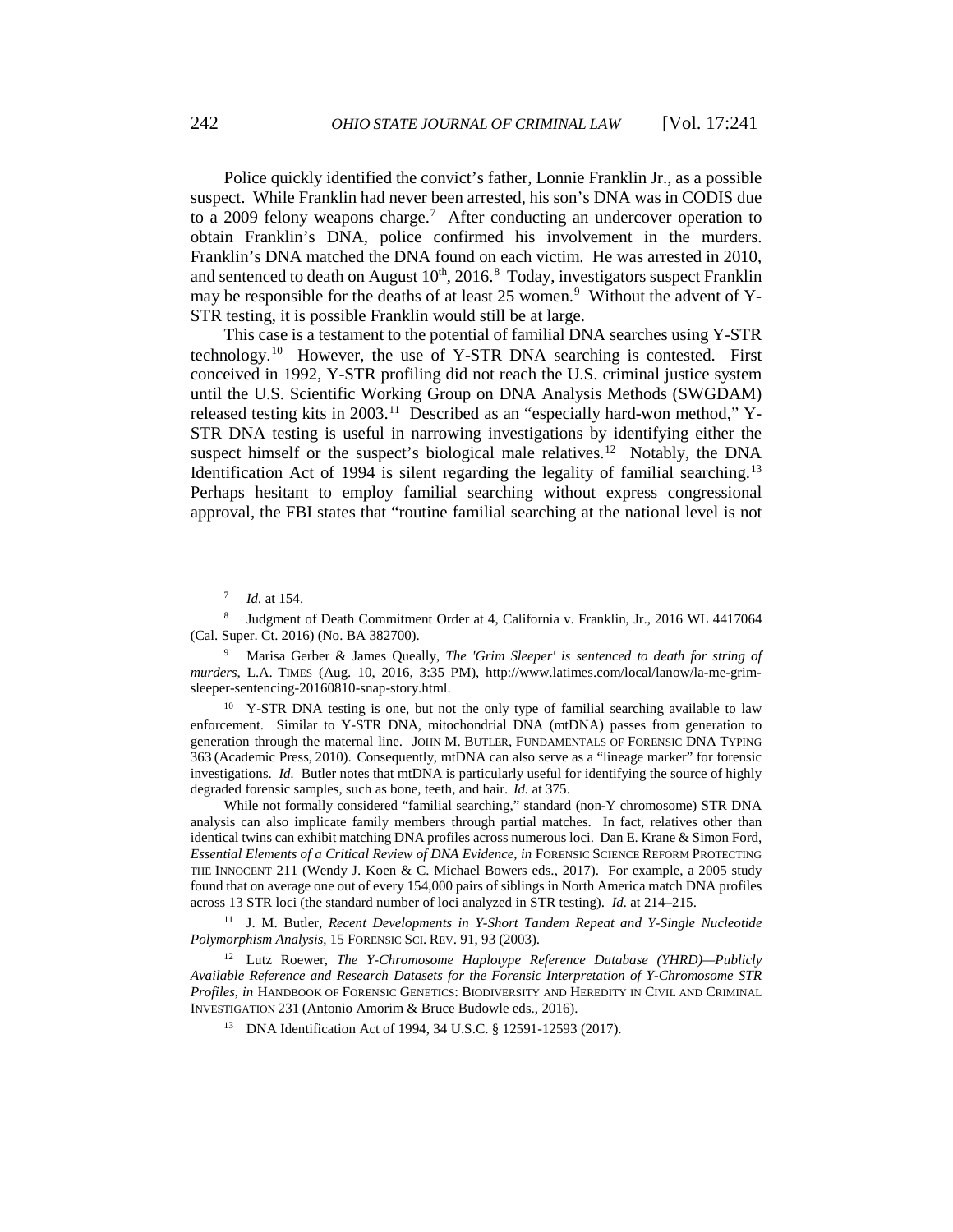recommended at this time."[14](#page-2-0) As a result, the legal rules governing familial searching in the U.S. are driven by a "patchwork of state law, state and local regulation, and even internal laboratory policies."[15](#page-2-1) Legal scholars Nessa Lynch and Liz Campbell argue these variations in U.S. law make it nearly "impossible to formulate a precise legal picture."[16](#page-2-2) While some states (such as California and Colorado) endorse familial searching, others (including Maryland and the District of Columbia) ban the practice.<sup>[17](#page-2-3)</sup> Caught in the middle of the debate, the majority of states lack clear rules either authorizing or forbidding familial searches.<sup>[18](#page-2-4)</sup>

This note will argue in favor of the admissibility of Y-STR DNA evidence. Like any new technology, Y-STR DNA testing will face rigorous challenges before it can achieve widespread acceptance in the forensic science community. However, state courts have consistently held that Y-STR testing is reliable, relevant, and not unfairly prejudicial. Moreover, the expansion of DNA databases and New York's recent acceptance of familial DNA searching suggests the investigatory method is gaining traction in the U.S. criminal justice system. If implemented with clear procedural safeguards, the benefits of Y-STR DNA testing will outweigh its costs. This note proposes legislation for the admissibility of familial Y-STR DNA searching. A formal law-making approach would mitigate constitutional concerns, while simultaneously taking advantage of Y-STR DNA's evidentiary potential.

Part I discusses the arguments in favor and against Y-STR DNA testing, including its potential impact on exonerations and miscarriages of justice. In Part II, this note analyzes potential barriers to admissibility, including: Federal Rule of Evidence (Rule) 702 (i.e., the *Daubert/Frye* standard), Rule 403's bar to unfairly prejudicial evidence, and the Fourth Amendment prohibition on unreasonable searches. Part III considers current state and federal policies regarding familial searching and Y-STR DNA. In addition, Part III details a proposed blueprint for future state legislation regarding the admissibility of familial searching and Y-STR DNA evidence.

#### II. ARGUMENTS FOR AND AGAINST Y-STR

Y-STR DNA testing poses great benefits and challenges. Not only can the technology aid criminal investigations and solve cold cases, it also has the potential to exonerate the wrongfully condemned. On the other hand, positive identifications

 $\overline{a}$ 

<sup>18</sup> *Id.*

<span id="page-2-0"></span><sup>14</sup> Federal Bureau of Investigation (FBI), *Combined DNA Index System (CODIS)*, https://www.fbi.gov/services/laboratory/biometric-analysis/codis (last visited Jan. 14, 2018 5:45 PM).

<span id="page-2-1"></span><sup>&</sup>lt;sup>15</sup> NESSA LYNCH & LIZ CAMPBELL, THE COLLECTION AND RETENTION OF DNA FROM SUSPECTS IN NEW ZEALAND 230 (Victoria University Press, 2015). Nessa Lynch is faculty of law at Victoria University of Wellington. Liz Campbell is faculty of law at the University of Edinburgh.

<sup>16</sup> *Id.*

<span id="page-2-4"></span><span id="page-2-3"></span><span id="page-2-2"></span><sup>17</sup> ERIN E. MURPHY, INSIDE THE CELL: THE DARK SIDE OF FORENSIC DNA 198 (Nation Books, 2015).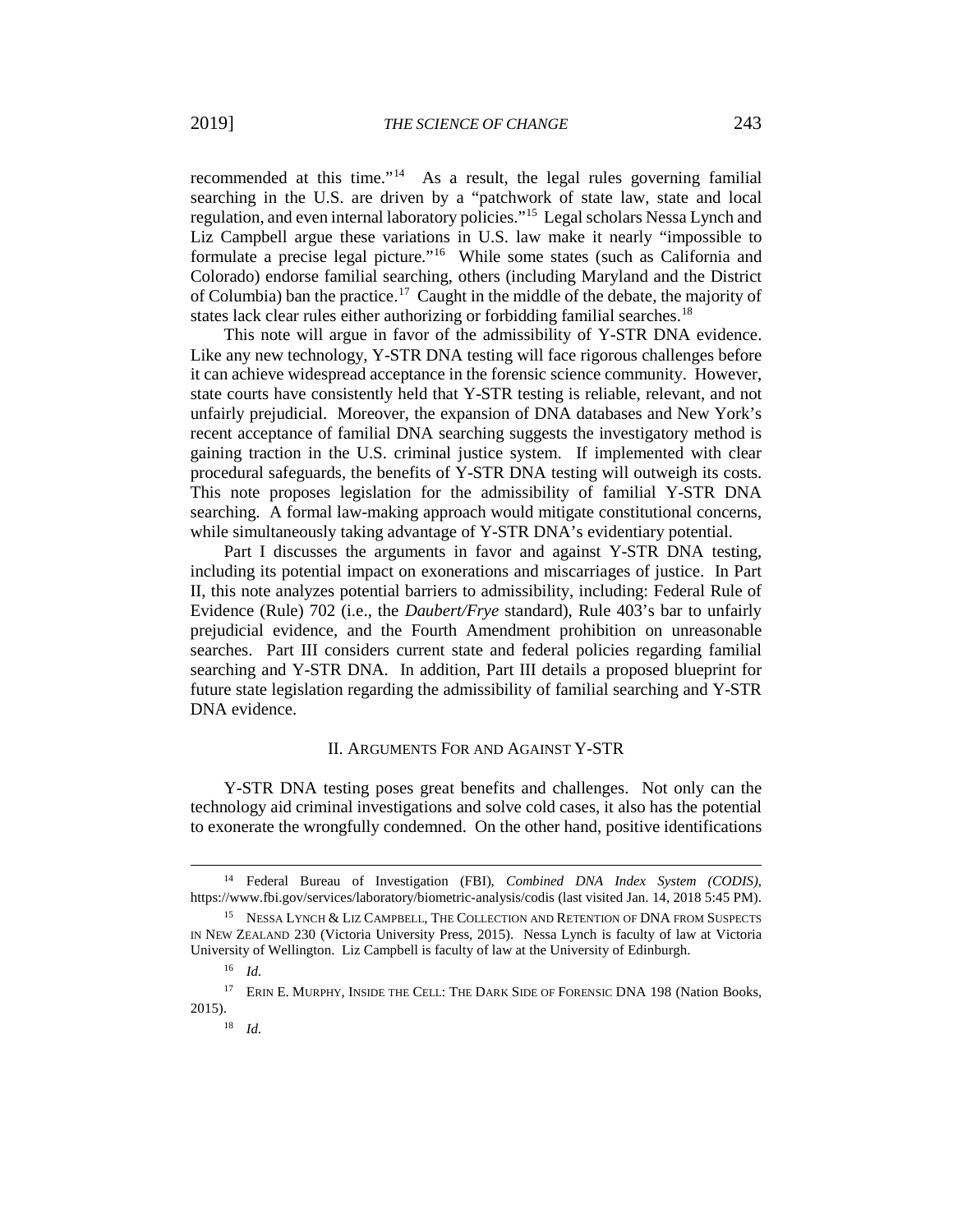are not guaranteed, genetic testing raises privacy concerns, existing legal barriers could stymie widespread acceptance, and errors can result in the miscarriage of justice.

# A. *The Case for Y-STR*

Proponents of Y-STR testing point to success stories such as the location of the Grim Sleeper, the identification of Santa Cruz rapist Elvis Lorenzo Garcia, and the recent apprehension of suspected child-molester Justin Christian in Cleveland.<sup>[19](#page-3-0)</sup> These cases, while noteworthy, are not anomalies. In March 2017, defendant Jeffery Netherton pleaded guilty to four counts of aggravated rape in Tennessee after prosecutors established his guilt using Y-STR DNA.[20](#page-3-1) According to District Attorney General Bryant Dunaway, "[l]ast year, Jeffery Netherton was tried before a jury for these charges. The jury didn't reach a verdict at the time, in part, because prosecutors didn't have the benefit of what is called Y-STR DNA testing."<sup>[21](#page-3-2)</sup> Familial searching solved another cold case in December 2017, when Texas police used a discarded cigarette to link Byron Lloyd Collins to the sexual assault and murder of a fifty-year-old woman.<sup>[22](#page-3-3)</sup>

Furthermore, the Grim Sleeper is not the only infamous serial killer to be identified using Y-STR DNA. The Boston Police Department used Y-STR DNA testing to confirm the identity of the so-called "Boston Strangler" in 2013.[23](#page-3-4) Never convicted of the Boston Strangler killings, Albert DeSalvo was stabbed to death in prison in 1973 by fellow inmates while serving a life sentence for unrelated rape charges.[24](#page-3-5) Nearly fifty years later, Boston authorities found a match between Y-STR DNA recovered on one of the Boston Strangler's victims and DeSalvo's nephew.[25](#page-3-6) Police exhumed DeSalvo's body and used standard (non-Y chromosomal) STR DNA analysis to verify the killer's identity—at an accuracy

 $\overline{a}$ 

<span id="page-3-6"></span><span id="page-3-5"></span><span id="page-3-4"></span><sup>23</sup> Philip Bulman, *Solving Cold Cases with DNA: The Boston Strangler Case*, NATIONAL INSTITUTE OF JUSTICE (Mar. 4, 2014), https://www.nij.gov/journals/273/pages/boston-strangler.aspx.

<span id="page-3-0"></span><sup>19</sup> Michael Chamberlain, *Familial DNA Searching: A Proponent's Perspective*, 27 CRIM. JUST. 18, 28–29 (2012); Press Release from Dave Yost, Ohio Att'y Gen., *First-Ever Familial DNA Search in Ohio Leads to Arrest of Man Accused of Attacking Kids*, OHIO ATT'Y GEN.NEWS RELEASES (Dec. 5, 2016), http://www.ohioattorneygeneral.gov/Media/News-Releases/December-2016/First-Ever-Familial-DNA-Search-in-Ohio-Leads-to-Ar.

<span id="page-3-1"></span><sup>20</sup> Tracey Hackett, *Man pleads guilty to aggravated rape in light of new DNA evidence*, HERALD-CITIZEN (Mar. 21, 2017), http://herald-citizen.com/stories/man-pleads-guilty-to-aggravatedrape-in-light-of-new-dna-evidence,20330.

<sup>21</sup> *Id.*

<span id="page-3-3"></span><span id="page-3-2"></span><sup>22</sup> Nakia Cooper, *'All pieces of puzzle fell together': Familial DNA helps crack case of woman murdered on Mother's Day, police say*, THE CW 39 HOUSTON (Dec. 27, 2017, 11:38 AM), http://cw39.com/2017/12/27/all-pieces-of-puzzle-fell-together-familial-dna-helps-crack-case-of-womanmurdered-on-mothers-day-police-say/.

<sup>24</sup> *Id.*

<sup>25</sup> *Id.*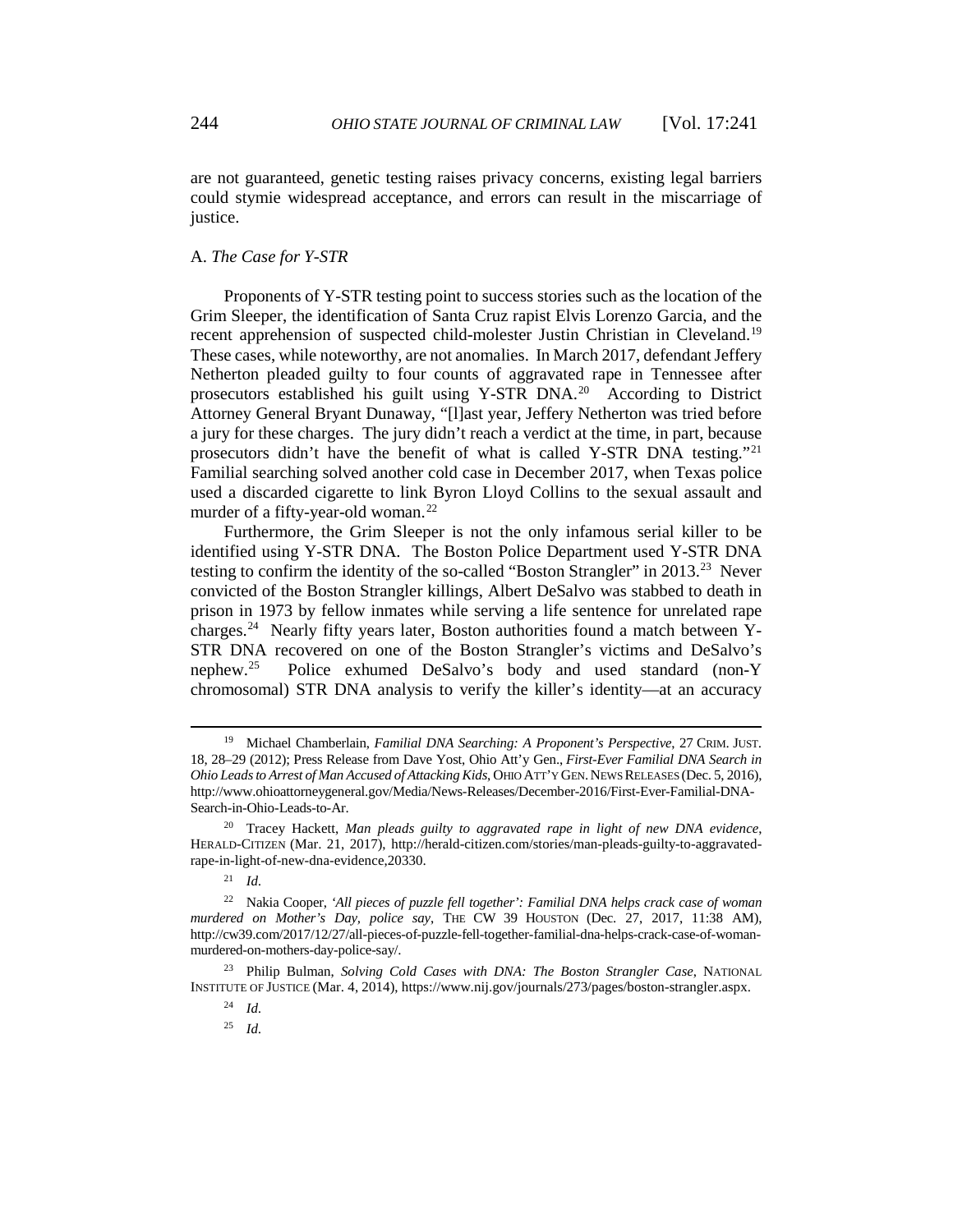level of one in 220 billion.<sup>[26](#page-4-0)</sup> Authorities believe DeSalvo raped and murdered at least eleven women during his lifetime.<sup>[27](#page-4-1)</sup>

Used effectively, Y-STR familial searching can solve cold cases.<sup>[28](#page-4-2)</sup> With estimates of 256,000 unsolved U.S. homicide cases since 1980, law enforcement is fighting an uphill battle to hunt down violent criminals.[29](#page-4-3) Sadly, police efforts are falling short. America's clearance rate (i.e., the number of homicides solved) has dropped from approximately 90% in 1964 to approximately 64% in 2012.<sup>[30](#page-4-4)</sup> The Rape, Abuse & Incest National Network (RAINN) reports that out of every 1,000 rapes, 995 perpetrators will walk free.<sup>[31](#page-4-5)</sup> In the words of forensic scientist and Y-STR advocate Dr. Jack Ballantyne, the Associate Director for Forensic Research at the National Center for Forensic Science, "[w]e have to make a good faith effort . . . to make sure every victim, who is victim of a sexual assault, gets some closure."[32](#page-4-6) If Y-STR DNA could solve even a fraction of these forgotten cases, more victims would receive answers and fewer perpetrators would remain at large.

Just as Y-STR DNA testing has the potential to increase arrest and conviction rates, it also has the power to exonerate innocent men. The exclusionary aspect of DNA statistical analysis allows forensic scientists to exclude non-matching Ychromosome profiles from suspicion. Like standard STR analysis, Y-STR interpretation is based on exclusion rates. When comparing Y-STR DNA to a crime scene sample or database profile, there are three possible results: (1) *exclusion* "because the Y-STR profiles are different and could not have originated from the same source," (2) *inconclusive* where the statistical results are too ambiguous to draw a conclusion, or (3) *failure to exclude* because the profiles likely originated from the same source or a patrilineal male relative.<sup>[33](#page-4-7)</sup> Exclusion is the most conclusive finding. If the allele profiles do not match, the Y-STR DNA did not originate from the same source. In contrast, "positive" results (i.e., failure to exclude) are more problematic. While matching profiles may indicate the Y-STR DNA originated from the same source, the genetic similarities between the samples could be attributed to mutation, paternal relatives, or even a random match.<sup>[34](#page-4-8)</sup>

<span id="page-4-0"></span> $\overline{a}$ 

<span id="page-4-3"></span><span id="page-4-2"></span><span id="page-4-1"></span><sup>29</sup> Thomas Hargrove, *Why We Exist*, MURDER ACCOUNTABILITY PROJECT, http://www.murderdata.org/p/about.html (last visited Jan. 27, 2018).

<sup>26</sup> *Id.*

<sup>27</sup> *Id.* 

<sup>28</sup> *Id.*

<span id="page-4-4"></span><sup>30</sup> *Getting away with murder*, THE ECONOMIST (July 4, 2015), https://www.economist.com/ news/united-states/21656725-police-fail-make-arrest-more-third-nations-killings-getting-away.

<span id="page-4-5"></span><sup>31</sup> *The Criminal Justice System: Statistics*, RAINN, https://www.rainn.org/statistics/criminaljustice-system (last visited Jan. 27, 2018).

<span id="page-4-8"></span><span id="page-4-7"></span><span id="page-4-6"></span><sup>32</sup> Jack Ballantyne, *Forensic labs should use Y-STR analysis in sexual assault cases (HIDS 2015)*, THERMOFISHER SCIENTIFIC, https://www.thermofisher.com/us/en/home/industrial/forensics/humanidentification/forensic-dna-analysis/pcr-amplification-forensic-dna-profiling/y-str-analysis.html (last visited Jan. 27, 2018).

<sup>33</sup> JOHN M. BUTLER, FUNDAMENTALS OF FORENSIC DNA TYPING 373 (Academic Press, 2010).

<sup>34</sup> *Id.*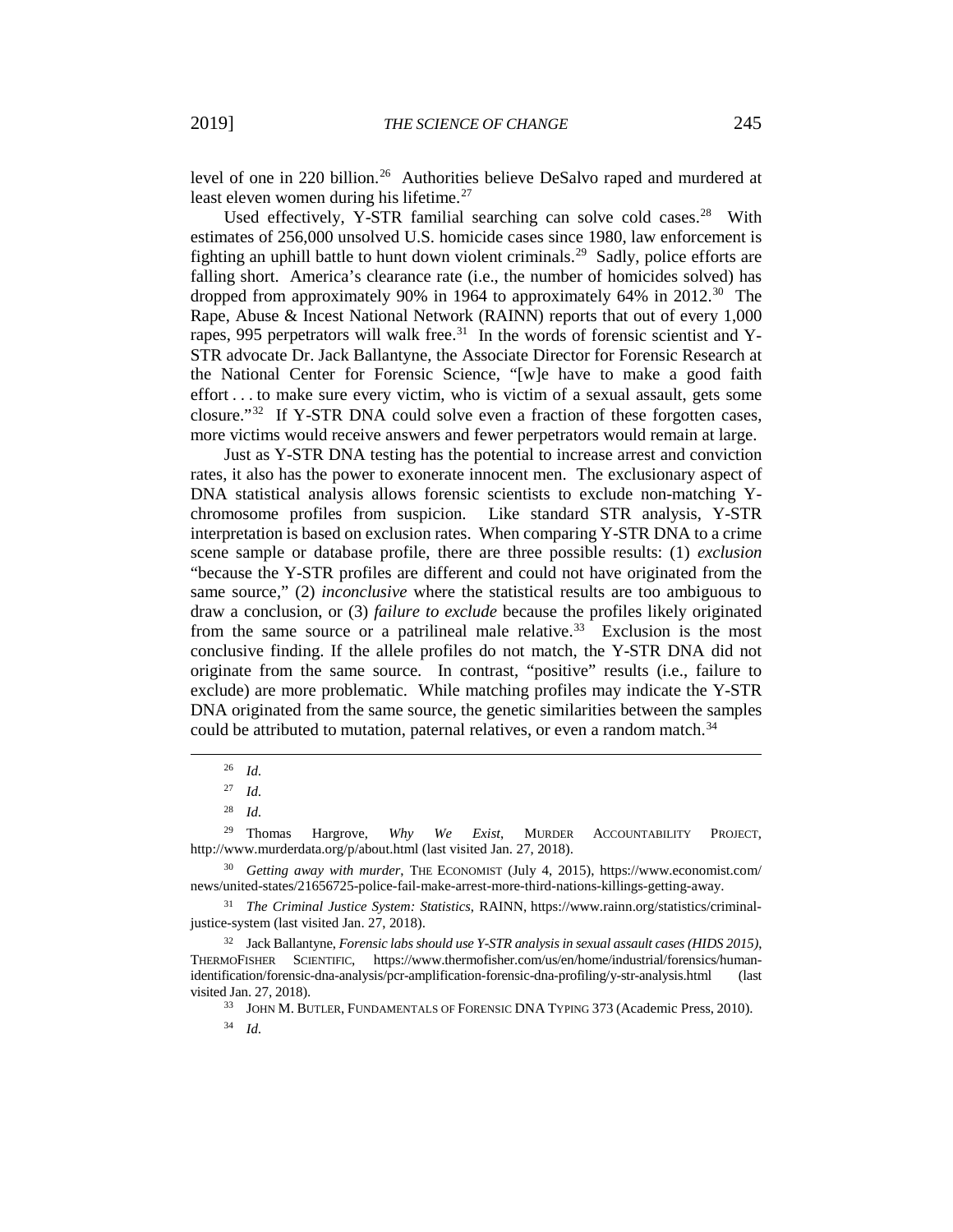Several foreign jurisdictions have taken advantage of Y-STR DNA's exclusionary characteristics by relying on profiles to eliminate suspects and exonerate wrongfully convicted men. In one of the first cases to employ Y-STR DNA technology, Germany exonerated a convicted rapist in the early 1990s using alleles from the Y-chromosome.<sup>[35](#page-5-0)</sup> Polish authorities used Y-STR DNA collected from semen stains to eliminate 421 suspects in the rape of 14 women and the murder of another.<sup>[36](#page-5-1)</sup> Japanese police utilized Y-STR DNA in 2008 to exonerate a man convicted of murdering a four-year-old girl. $37$  The suspect was released after spending nineteen years in prison for a crime he did not commit.<sup>[38](#page-5-3)</sup>

Given the relatively modest usage of Y-STR testing in the U.S. criminal justice system, $39$  its true effect on wrongful convictions is unknown. However, recent exonerations suggest post-conviction Y-STR DNA testing is becoming more prevalent in the U.S. One study of 194 DNA-related exonerations concluded that Y-STR DNA was responsible for overturning 16% of the analyzed wrongful convictions[.40](#page-5-5) Compared to other types of DNA analysis, Y-STR testing was the second most successful at uncovering errors (standard STR analysis won, accounting for 70% of analyzed exonerations). $41$  For example, in May 2010, the Ohio Innocence Project relied on Y-STR testing to free Raymond Towler.<sup>[42](#page-5-7)</sup> After receiving a life sentence for allegedly raping an eleven-year-old girl and assaulting her twelve-year-old male cousin, Towler sought a DNA test to prove his innocence.[43](#page-5-8) Y-STR DNA evidence collected from the female victim's underwear excluded Towler as the perpetrator.<sup>[44](#page-5-9)</sup> At the age of fifty-two, Towler walked out of

- <sup>36</sup> TAUPIN, *supra* note 6, at 140–141.
- <sup>37</sup> *Id.* at 141–142.

 $\overline{a}$ 

<sup>38</sup> *Id.* Importantly, Y-STR DNA testing can be conducted using very old samples.

<span id="page-5-4"></span><span id="page-5-3"></span><span id="page-5-2"></span> $39$  It is unclear how frequently foreign countries use forensic Y-STR DNA testing in comparison to the U.S. However, forensic scientist John Butler reports the use of Y-STR DNA "has been much more widespread in Europe than the United States." JOHN M. BUTLER, ADVANCED TOPICS IN FORENSIC DNA TYPING: METHODOLOGY 390 (Academic Press, 2012). Lynch and Campbell claim that England and Wales have historically employed familial searching by "retaining and continuously searching samples taken from all criminal suspects." NESSA LYNCH & LIZ CAMPBELL, THE COLLECTION AND RETENTION OF DNA FROM SUSPECTS IN NEW ZEALAND 234 (Victoria University Press, 2015).

<span id="page-5-5"></span><sup>40</sup> Greg Hampikian et al., *The Genetics of Innocence: Analysis of 194 U.S. DNA Exonerations*, 12 ANN. REV. OF GENOMICS AND HUM. GENETICS 97, 97 (2011).

<sup>44</sup> *Id.*

<span id="page-5-1"></span><span id="page-5-0"></span><sup>&</sup>lt;sup>35</sup> FIONA BROOKMAN ET AL, THE HANDBOOK OF HOMICIDE 553 (Fiona Brookman et al. eds., Wiley Blackwell, 2017).

<sup>41</sup> *Id.*

<span id="page-5-9"></span><span id="page-5-8"></span><span id="page-5-7"></span><span id="page-5-6"></span><sup>&</sup>lt;sup>42</sup> Raymond Towler: Other Ohio Cases with Mistake Witness Identifications, THE INNOCENCE PROJECT, Feb. 15, 2018, https://www.law.umich.edu/special/exoneration/Pages/casedetail.aspx?caseid  $=3696.$ 

<sup>43</sup> *Id.*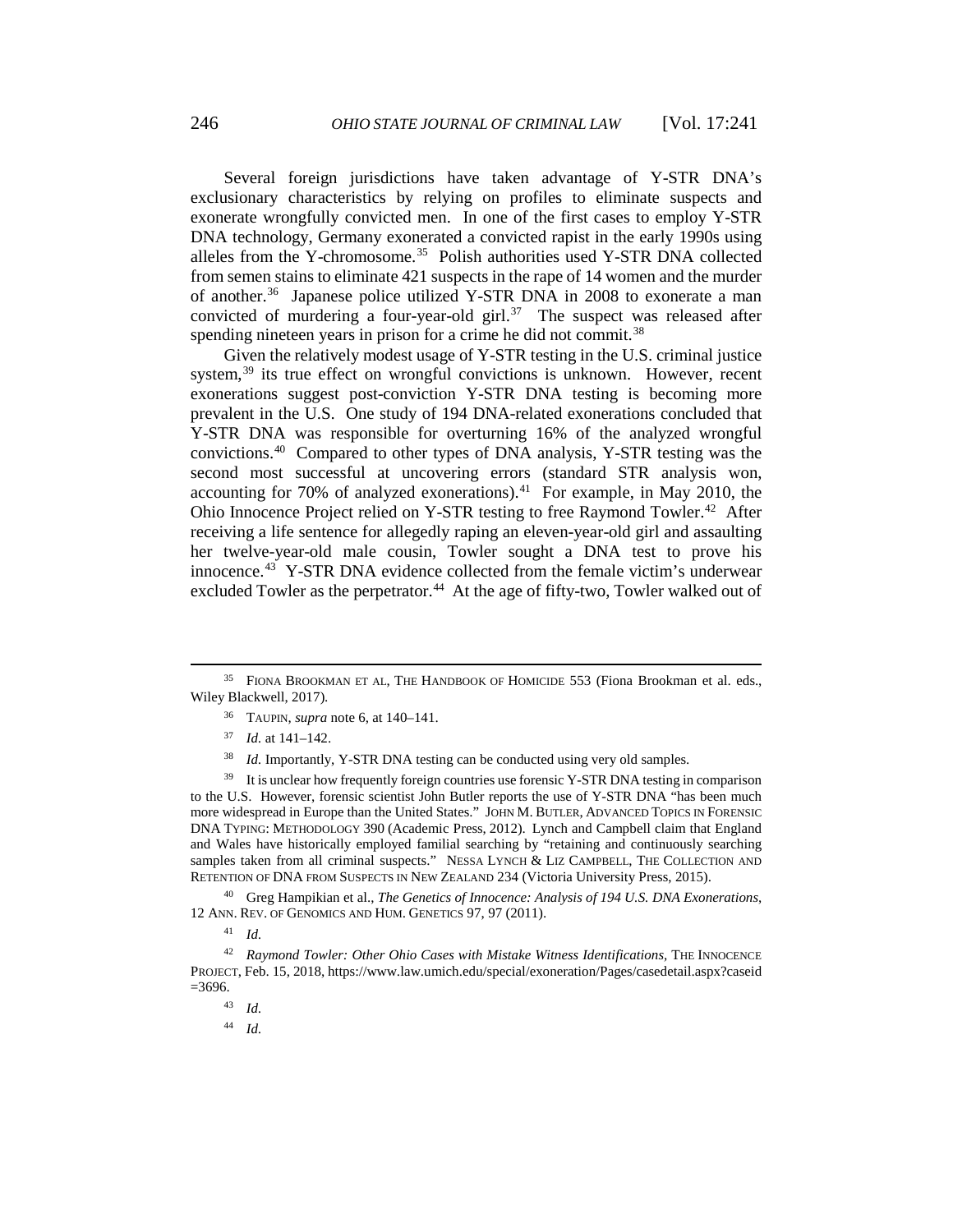prison and received \$2.5 million in compensation from the state of Ohio.<sup>[45](#page-6-0)</sup> He spent twenty-eight years in prison.<sup>[46](#page-6-1)</sup>

Similarly, Virginia employed Y-STR DNA testing to exonerate Sherman Brown in 2016.<sup>47</sup> Brown was originally sentenced to death after being convicted of murdering a four-year-old boy and raping his mother in 1969.<sup>[48](#page-6-3)</sup> Eventually, the court resentenced Brown to life in prison.<sup>[49](#page-6-4)</sup> Nearly 40 years later, the Innocence Project reviewed Brown's case and pushed for DNA testing.<sup>[50](#page-6-5)</sup> The unidentified Y-STR DNA found on the female victim's vaginal swab excluded Brown, paving the way for his exoneration.<sup>[51](#page-6-6)</sup> In Brown's words, "I was still numb to the fact that I was really going to be killed  $\dots$  I've been confined since then."<sup>[52](#page-6-7)</sup> Now at the age of sixty-nine, Brown expresses gratitude that he was not executed for a crime he never committed.[53](#page-6-8)

Kenneth Ireland, another wrongfully-convicted prisoner, expressed similar gratitude for the DNA evidence that secured his own exoneration.<sup>[54](#page-6-9)</sup> According to Ireland, "[w]hen the crime happened, DNA was the stuff of science fiction . . . It was this fairy-tale stuff that people talked about."[55](#page-6-10) Ireland got his miracle in 2009, when Connecticut's Division of Public Defender Services excluded him from the DNA collected in the rape and murder of a thirty-year-old woman.<sup>[56](#page-6-11)</sup> When asked if he would consent to the DNA testing, Ireland replied, "[a]bsolutely, I've got nothing else to lose.["57](#page-6-12)

Success stories aside, not everyone takes Ireland's optimistic view of exoneration-focused Y-STR testing. Concerns about scientific efficacy, unfair prejudice, and compromised privacy remain. Scientific limitations of Y-STR analysis and biased defense attorneys (i.e., "unfairly prejudiced" in favor of exoneration) could affect the accuracy of overturned convictions. Finally, exoneration-focused Y-STR testing has the potential to implicate new defendants by dragging additional families (and private family information) into police

<span id="page-6-0"></span>l

<sup>48</sup> *Id.*

<sup>49</sup> *Id.* 

<sup>50</sup> *Id.*

<span id="page-6-6"></span><sup>51</sup> *Id.*

<span id="page-6-7"></span><sup>52</sup> *Id.*

<span id="page-6-8"></span><sup>53</sup> *Id.*

<sup>54</sup> *See* JOEL COHEN, BROKEN SCALES: REFLECTIONS ON INJUSTICE 89–91 (Am. Bar Ass'n, 2017).

<span id="page-6-11"></span><span id="page-6-10"></span><span id="page-6-9"></span><sup>55</sup> *Id.* at 89.

- <sup>56</sup> *Id.* at 74–76.
- <span id="page-6-12"></span><sup>57</sup> *Id.* at 90.

<sup>45</sup> *Id.*

<sup>46</sup> *Id.* 

<span id="page-6-5"></span><span id="page-6-4"></span><span id="page-6-3"></span><span id="page-6-2"></span><span id="page-6-1"></span><sup>47</sup> Frank Green, *Lawyers Say DNA Testing Proves Innocence of Man in Prison for more than 46 Years for Killing of 4-year-old Va. Boy*, RICHMOND TIMES-DISPATCH, Oct. 18, 2016, http://www.richmond.com/news/lawyers-say-dna-testing-proves-innocence-of-man-inprison/article 9607eae1-5ad1-5619-8d5e-76ee1d50fbbe.html.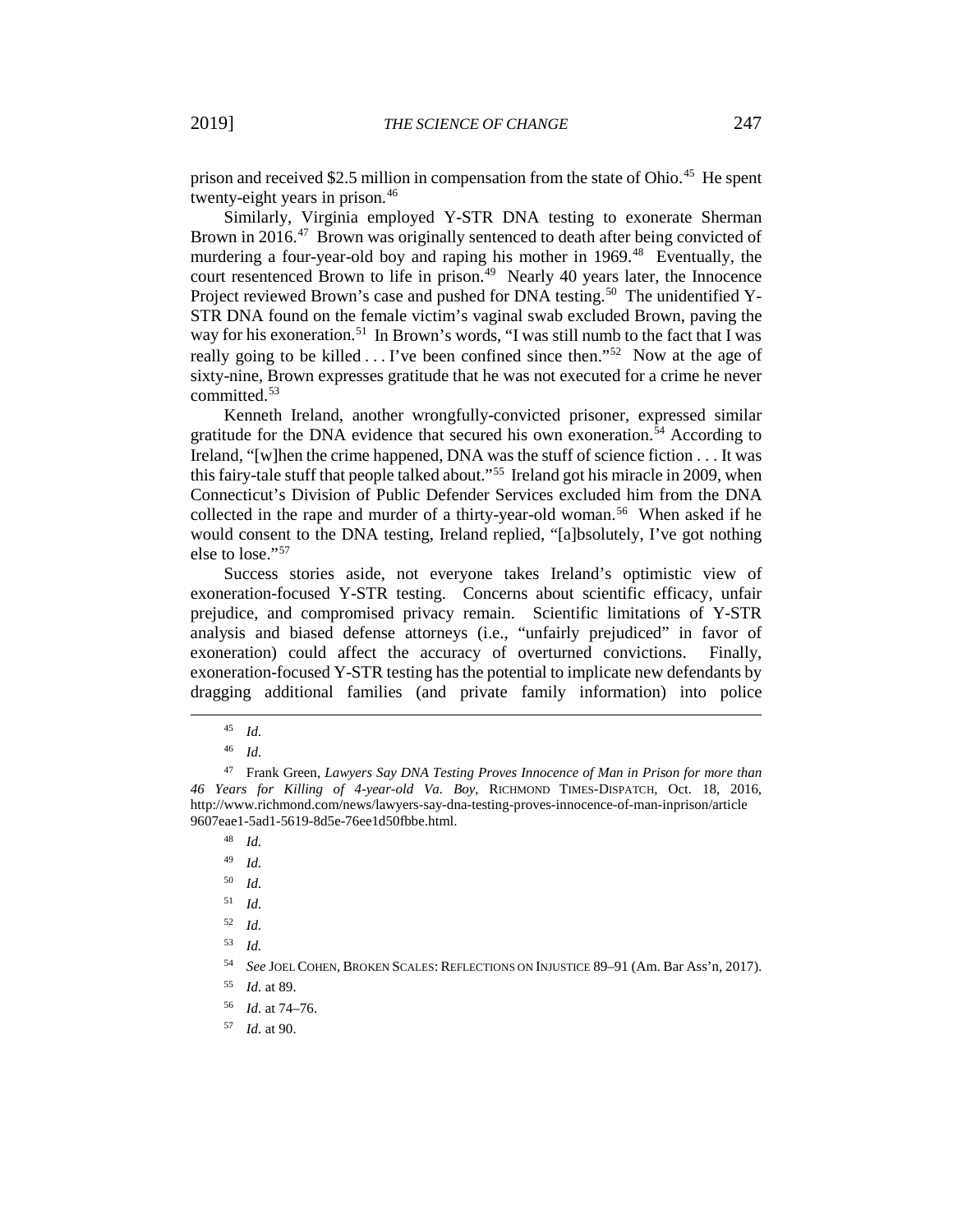investigations. Yet Y-STR DNA's potential to free innocent men is promising. The Innocence Project reports the average exoneree spends fourteen years in prison.[58](#page-7-0) If approached cautiously, an expansion of Y-STR DNA testing could prevent (or at least reduce) the staggering consequences of wrongful conviction.

### B. *The Case Against Y-STR*

Despite its promise, opponents contend familial searching (and Y-STR DNA testing in particular) is laden with low success rates, privacy concerns, and possible constitutional barriers. Outspoken critic and New York University law professor Erin Murphy suggests that anecdotal evidence from familial searching in the U.S. reflects a 10% success rate (i.e., arrest or conviction).<sup>[59](#page-7-1)</sup> Other estimates, while higher, are not awe-inspiring. As of January 2015, the National Institute of Justice reported that twenty-three of ninety familial searches in Denver identified a true biological relative of the offender—a success rate of approximately  $25.6\%$ .<sup>[60](#page-7-2)</sup> A similar analysis revealed a success rate of 39% in California and 21% in the United Kingdom.<sup>[61](#page-7-3)</sup> The FBI notes that "CODIS matches, in general, have very low efficiency in locating true relatives in offender databases" due to the increasing likelihood that unrelated individuals will share the same alleles at multiple loci in large DNA databases.<sup>[62](#page-7-4)</sup> In other words, as the size of the database increases, more unrelated (or very distantly related) individuals will share the same or similar DNA profile. Such mistaken genetic correlations can promote "dead-end leads" and result in poor resource management.<sup>[63](#page-7-5)</sup>

<span id="page-7-2"></span><span id="page-7-1"></span><sup>60</sup> Angie Ambers, *Familial DNA Searching: Current Approaches*, NAT. INST. OF JUST., 20 (2015), https://www.academia.edu/26994102/Familial\_DNA\_Searching\_Current\_Approaches.

 $\overline{a}$ 

<span id="page-7-5"></span>As suggested by Sheldon Krimsky (Professor of Urban and Environmental Policy at Tufts University) and Tania Simoncelli (Senior Advisor to the Director of the Broad Institute of MIT and Harvard), the FBI's distinction between familial searching and partial matches "seems tenuous." SHELDON KRIMSKY & TANIA SIMONCELLI, GENETIC JUSTICE: DNA DATA BANKS, CRIMINAL INVESTIGATIONS, AND CIVIL LIBERTIES 76 (Colum. U. Press, 2012). The end result of both a familial search and a partial match is the same: "seek out family members of that individual." *Id.*

<span id="page-7-0"></span><sup>58</sup> *DNA Exonerations in the United States*, THE INNOCENCE PROJECT (Feb. 17, 2018), https://www.innocenceproject.org/dna-exonerations-in-the-united-states/.

<sup>59</sup> MURPHY, *supra* note 17, at 212.

<sup>61</sup> *Id.* at 20–21.

<span id="page-7-4"></span><span id="page-7-3"></span><sup>62</sup> *Frequently Asked Questions on CODIS and NDIS*, FED. BUREAU OF INVESTIGATION, https://www.fbi.gov/services/laboratory/biometric-analysis/codis/codis-and-ndis-fact-sheet (last visited Feb. 3, 2018). While the FBI has an explicit policy against "familial searching," FBI forensic scientists do use "partial matches" to identify biological relatives of DNA sources. *Id*. According to the FBI, a partial match is the "spontaneous product of a routine database search where a candidate offender profile is not identical to the forensic profile but because of similarity in the number of alleles shared between the forensic profile and the candidate profile, the offender may be a close biological relative of the source." *Id*. In contrast, familial searching is defined as an "intentional or deliberate search" for the "purpose of potentially identifying close biological relatives of the unknown forensic sample." *Id*.

<sup>63</sup> MURPHY, *supra* note 17, at 212.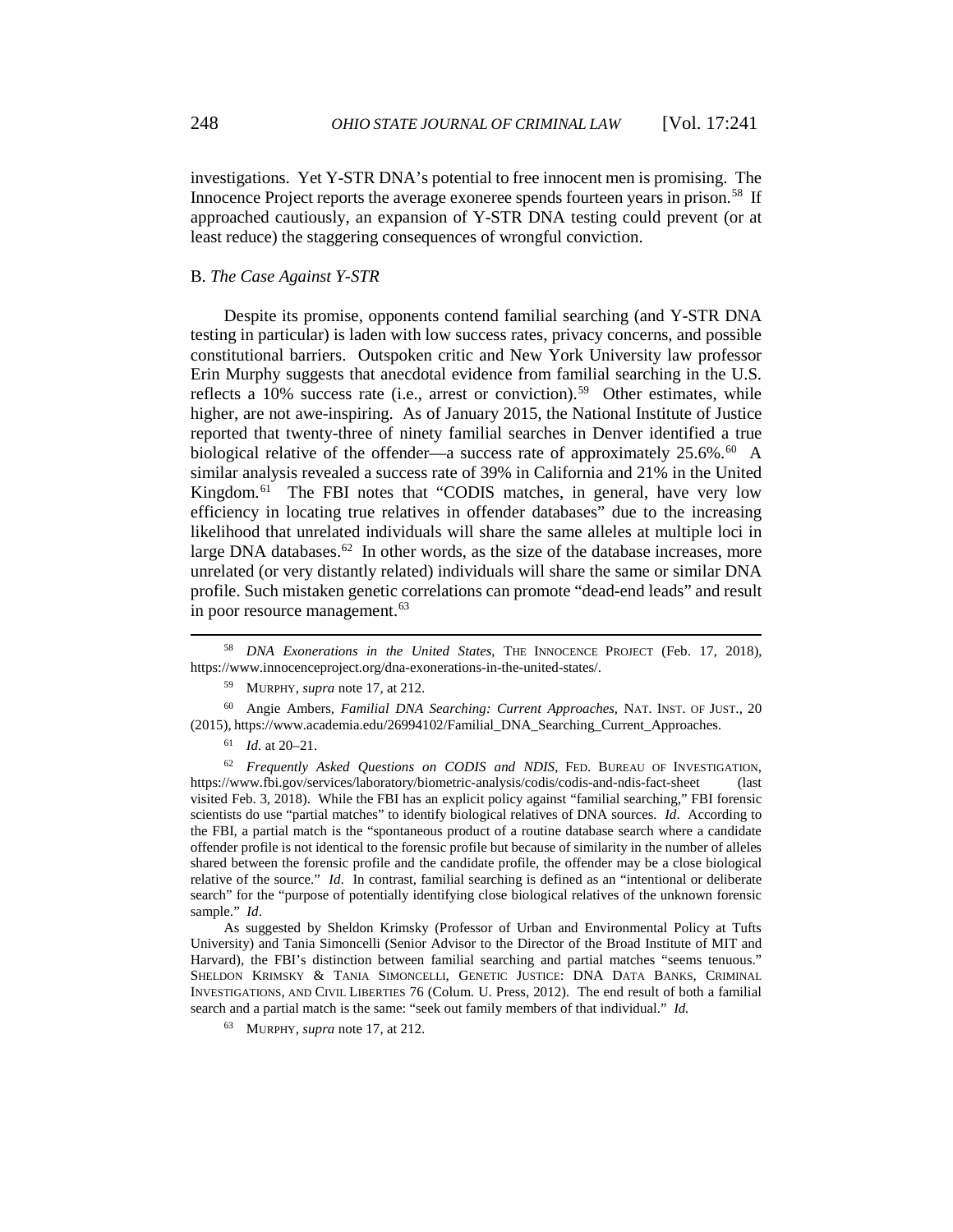Efficacy rates aside, other detractors voice trepidations over privacy. Patient education writer Jessica Cerretani points out that familial searching, like Y-STR DNA analysis, can place "criminals' relatives under genetic surveillance—possibly tracked for life and subjected to police harassment—simply because their close family member, whose DNA is on record, may have committed a crime."<sup>[64](#page-8-0)</sup> George Washington University law professor Jeffrey Rosen echoes Cerretani's concerns, equating familial searching with the English common law doctrine of "corruption of the blood."[65](#page-8-1) Under the doctrine, which was largely rejected in Article III of the U.S. Constitution, the descendants of a felon could not inherit his title or estate.<sup>[66](#page-8-2)</sup> Rosen argues familial searching similarly "punishes" family members for the crimes of their blood relatives by exposing them to unwarranted genetic profiling.<sup>[67](#page-8-3)</sup> If not deprived of property per se, family members of individuals with DNA in CODIS may be contacted by the police, asked to provide a DNA sample, or pressured into confessing to a crime they did not commit.<sup>[68](#page-8-4)</sup>

Moreover, familial searching could conceivably expose private or otherwise unknown family information, such as "paternity, incest, immigration eligibility, human immunodeficiency virus (HIV) status, or fertility."<sup>[69](#page-8-5)</sup> Government misuse of this sensitive data has the potential to facilitate coercion, embarrass involved parties, and ultimately tear families apart. As director of the Massachusetts State Police Crime Lab, Guy Vallaro, comments, "California has done a very thorough job of ensuring that [it has] all the quality measures in place for familial searching. But that takes a lot of time and money."<sup>[70](#page-8-6)</sup> In reality, some states likely lack the necessary determination and economic resources to implement effective and corruption-free Y-STR DNA analysis. Without careful observance of legislative mandates and criminal procedure, the technology has the potential to do more harm than good.

Finally, several legal scholars contend that familial searching raises Fourth Amendment concerns. While no U.S. court has yet ruled on the constitutionality of familial searching, a successful challenge is plausible. The Fourth Amendment, which protects individuals from unreasonable searches and seizures, could be invoked on two grounds: (1) whether the use of Y-STR DNA constitutes a search, and (2) whether that search is reasonable.<sup>[71](#page-8-7)</sup> According to the U.S. Supreme Court, the collection of physical biological material for forensic purposes is a search under

l

- <sup>70</sup> Cerretani, *supra* note 64, at 71.
- <span id="page-8-7"></span><sup>71</sup> U.S. Const. amend. IV.

<span id="page-8-0"></span><sup>64</sup> Jessica Cerretani, *Familial DNA Searches Might Harm Innocent People*, DNA DATABASES: AT ISSUE CIVIL LIBERTIES 74 (Stefan Kiesbye ed., Greenhaven Press, 2012).

<sup>65</sup> KRIMSKY & SIMONCELLI, *supra* note 62, at 83.

<span id="page-8-6"></span><span id="page-8-5"></span><span id="page-8-4"></span><span id="page-8-3"></span><span id="page-8-2"></span><span id="page-8-1"></span><sup>66</sup> *Id.; See also* U.S. Const. art. III, § 3 ("The Congress shall have power to declare the punishment of treason, but no attainder of treason shall work corruption of blood, or forfeiture except during the life of the person attainted").

<sup>67</sup> *Id*.

<sup>68</sup> *Id.*

<sup>69</sup> *Id.* at 86.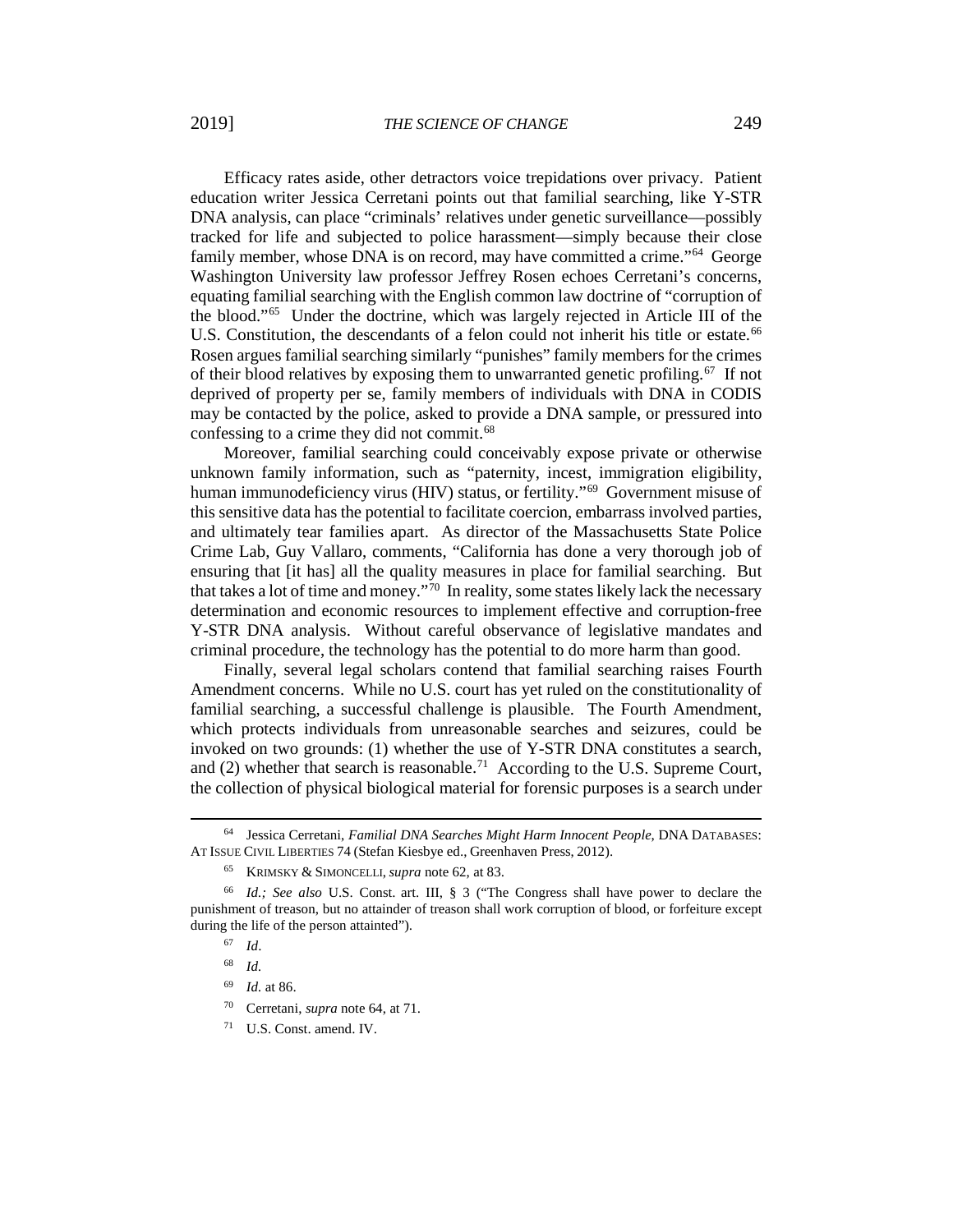the Fourth Amendment.<sup>[72](#page-9-0)</sup> However, whether subsequent testing and analysis of that sample constitutes a search is less clear.<sup>[73](#page-9-1)</sup> Even if considered a search, the reasonableness of using collected Y-STR DNA is up for debate. In balancing an individual's right to be free from unreasonable searches against the government's interest in preserving public safety, Y-STR DNA critics argue familial searching casts arbitrary suspicion on potentially innocent family members.<sup>[74](#page-9-2)</sup> Due to racial disparities in the criminal justice system, "familial searches will more profoundly impact communities of color."[75](#page-9-3) Black individuals are incarcerated at a rate of 5.1 times that of white individuals, meaning that Y-STR DNA testing is more likely to implicate black families than white ones.<sup>[76](#page-9-4)</sup>

These concerns over scientific efficacy, prejudice, and privacy will be addressed below. While Y-STR testing places a unique twist on standard STR testing, it is not a fundamentally new or unprecedented science. As Dr. Ballantyne states, "[t]he technology that is used for Y-STRs is the same basic technology we have for autosomals [analysis on a non-sex chromosome, i.e., standard STR analysis]. Labs have that technology. It is a standard, relatively straightforward way of doing genotyping, or in this case we call it haplotyping."[77](#page-9-5) Given its foundation in standard STR analysis, Y-STR testing can (and should) be considered in relation to existing defendant-friendly legal protections. The Federal Rules of Evidence, the U.S. Constitution, and state legislation act as safeguards to ensure criminal defendants are not convicted on error-ridden, prejudicial, or unconstitutional DNA evidence.

However, caution is warranted. Like many technologies, Y-STR analysis has the capacity to facilitate miscarriages of justice. Despite its bullet-proof depiction on American TV shows, forensic science is far from failsafe. In fact, some forms of previously accepted forensic technology have been recently discredited. For example, the FBI formally acknowledged systematic error in its microscopic hair analysis in 2015, condemning a practice that has driven the agency's forensic investigations since 1989.[78](#page-9-6) Described as a "mass disaster" for the U.S. criminal justice system, the FBI's flawed analysis stemmed from unwritten and scientifically

<sup>72</sup> Skinner v. Ry. Labor Execs. Ass'n, 489 U.S. 602, 603 (1989).

<span id="page-9-1"></span><span id="page-9-0"></span><sup>73</sup> Joyce Kim et al., *Policy Implications for Familial Searching*, 2 INVESTIGATIVE GENETICS 1, 5 (2011).

<span id="page-9-2"></span><sup>74</sup> Erin E. Murphy, *Relative Doubt: Familial Searches of DNA Databases*, 109 MICH. L. REV. 291, 305 (2010).

<sup>75</sup> MURPHY, *supra* note 17, at 207.

<span id="page-9-4"></span><span id="page-9-3"></span><sup>76</sup> ASHLEY NELLIS, THE SENTENCING PROJECT, THE COLOR OF JUSTICE: RACIAL AND ETHNIC DISPARITY IN STATE PRISONS 4 (2016).

<sup>77</sup> Ballantyne, *supra* note 32.

<span id="page-9-6"></span><span id="page-9-5"></span><sup>78</sup> Spencer S. Hsu, *FBI admits flaws in hair analysis over decades*, THE WASHINGTON POST (Apr. 18, 2015), https://www.washingtonpost.com/local/crime/fbi-overstated-forensic-hair-matchesin-nearly-all-criminal-trials-for-decades/2015/04/18/39c8d8c6-e515-11e4-b510-962fcfabc310\_story. html?utm\_term=.736a1d17ac31.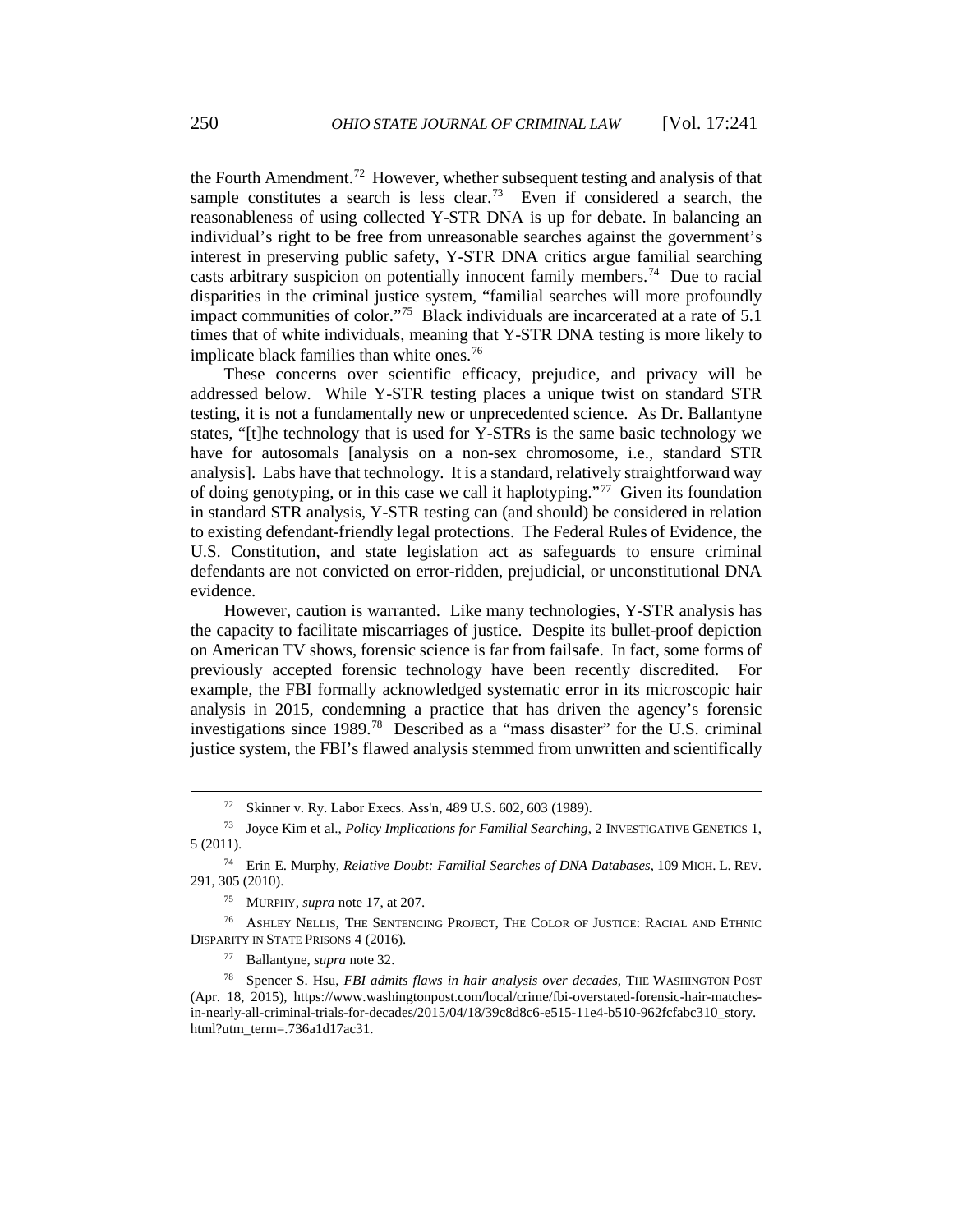erroneous laboratory practices.<sup>[79](#page-10-0)</sup> Even worse, FBI experts frequently relied on "incomplete or misleading statistics" at trial.<sup>[80](#page-10-1)</sup> As a result, FBI examiners gave inaccurate testimony at 257 of the 268 reviewed trials  $(95\%)$ .<sup>[81](#page-10-2)</sup>

Y-STR DNA analysis poses similar risks. Human error, coincidental matches, and even unexplained results can ruin lives. Although DNA has "been hailed as a savior" to criminal investigation, it should not be touted as smoking-gun evidence.<sup>[82](#page-10-3)</sup> University of California Irvine professor William Thompson became skeptical of DNA evidence as early as the  $1980s$ .<sup>[83](#page-10-4)</sup> According to Thompson, "[t]he technology had been accepted by the public as a silver bullet," but he "happened to believe that it wasn't."[84](#page-10-5) Thompson's intuition was right. After reviewing trial DNA evidence from a 1999 Houston rape case, he concluded that Houston lab technicians "were routinely misinterpreting even the most basic samples."<sup>[85](#page-10-6)</sup> A re-test of male DNA evidence exonerated twenty-year-old Josiah Sutton, who served four years in prison due to gross incompetence in the Houston crime lab.<sup>[86](#page-10-7)</sup> Upon his release, Sutton reflected that "[g]oing to prison, for [him], was like seeing [his] death before it happens."[87](#page-10-8)

Other innocent defendants have fallen victim to coincidental matches—another harrowing reminder of DNA's limitations. For example, Chen Long-Qi lived as a convicted rapist for five years before Taiwanese authorities uncovered an error in the Y-STR DNA testing used to prove his alleged guilt.<sup>[88](#page-10-9)</sup> Even though Chen's Y-STR profile "matched" the perpetrator's profile at seventeen alleles, he was innocent.<sup>[89](#page-10-10)</sup> Chen's damning Y-STR profile was the result of a statistical anomaly— a coincidental match across the number of tested alleles.<sup>[90](#page-10-11)</sup>

Because each human possesses his or her own unique genetic code, coincidental DNA matches are unusual. Forensic mathematician Charles Brenner estimates that the probability of two randomly-selected males exhibiting a Y-chromosome match is approximately one in  $8,800$  among Caucasians.<sup>[91](#page-10-12)</sup> A coincidental match

<span id="page-10-1"></span><span id="page-10-0"></span>l

<span id="page-10-6"></span><span id="page-10-5"></span><span id="page-10-4"></span><span id="page-10-3"></span><span id="page-10-2"></span><sup>83</sup> Matthew Shaer, *The False Promise of DNA Testing*, THE ATLANTIC (June 2016), https://www.theatlantic.com/magazine/archive/2016/06/a-reasonable-doubt/480747/.

<sup>84</sup> *Id.*

<sup>85</sup> *Id.*

<sup>86</sup> *Id.*

<sup>87</sup> *Id.* 

<span id="page-10-10"></span><span id="page-10-9"></span><span id="page-10-8"></span><span id="page-10-7"></span><sup>88</sup> Kristen V. Brown, *When Bad DNA Tests Lead to False Convictions*, GIZMODO (Sept. 25, 2017), https://gizmodo.com/when-bad-dna-tests-lead-to-false-convictions-1797915655.

<sup>89</sup> *Id.*

<sup>90</sup> *Id.*

<span id="page-10-12"></span><span id="page-10-11"></span><sup>91</sup> Charles H. Brenner, *Understanding Y haplotype matching probability*, FORENSIC SCI. INT'L: GENETICS 233, 234 (2014).

<sup>79</sup> *Id.*

<sup>80</sup> *Id.*

<sup>81</sup> *Id.*

<sup>82</sup> MURPHY, *supra* note 17, at ix.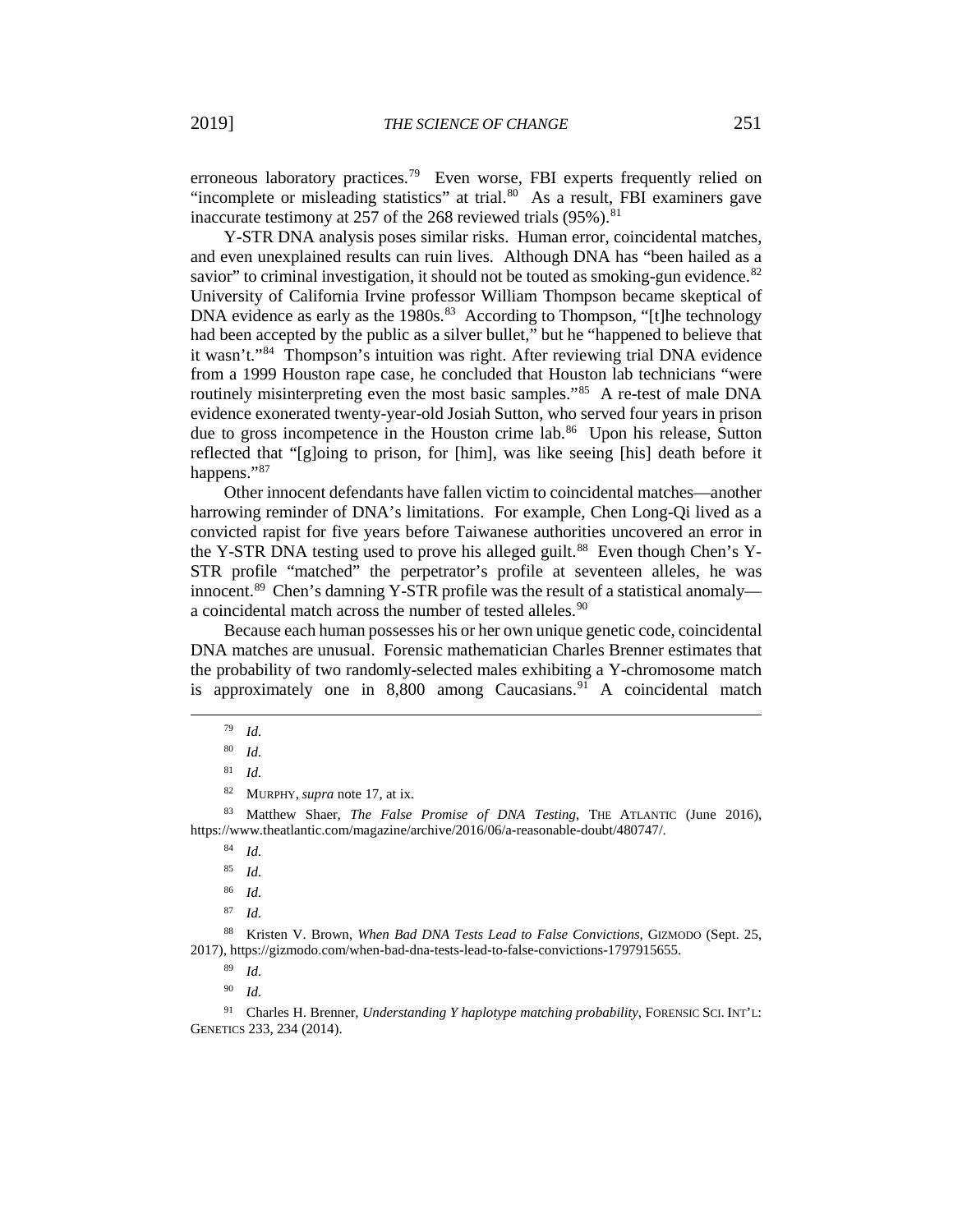probability may be higher for certain ethnicities. For example, Brenner estimates one in 3,300 randomly-selected Chinese men will have identical Y-STR profiles across the analyzed number of alleles.<sup>[92](#page-11-0)</sup> Accordingly, the odds of a coincidental Y-STR match are low, but feasible. Y-STR DNA evidence, like all DNA evidence, is merely a "statistical probability of coincidence."<sup>[93](#page-11-1)</sup>

Furthermore, laboratory errors can exacerbate the chances of a coincidental match. In Chen's case, the collected crime sample contained Y-chromosomal DNA from multiple men.<sup>[94](#page-11-2)</sup> When lab analysts examine DNA from multiple people they must attempt to separate out allele markers from each individual source.<sup>[95](#page-11-3)</sup> Unfortunately, the process is both difficult and risky. With multiple people's DNA in the pool, a few allele markers from each person may be accidentally combined to produce a coincidental match.<sup>96</sup> After reviewing Chen's case, Boise State After reviewing Chen's case, Boise State University professor Greg Hampikian concluded the existence of an intermixed sample raised the probability of a coincidental Y-STR match in Chen's case to one in  $741.^{97}$  In a city of twenty-three million people, thousands of men (other than Chen) could have a produced a match.<sup>[98](#page-11-6)</sup> If forensic examiners had refrained from testing the mixed Y-STR DNA, it is possible Chen's false conviction would have been avoided.<sup>[99](#page-11-7)</sup>

It is worth noting that an unknown number of DNA errors go unnoticed—or are blatantly concealed. Murphy contends that reported cases of DNA "mix-ups, transfer, or contamination" are limited to circumstances where suspects can prove their innocence.<sup>[100](#page-11-8)</sup> Unless defense attorneys are willing to review old cases, hunt for forensic errors, and (ideally) catch the correct criminal, most wrongfullyconvicted men have no recourse. Finally, there is some anecdotal evidence to

<span id="page-11-4"></span><span id="page-11-3"></span><span id="page-11-2"></span><span id="page-11-1"></span><span id="page-11-0"></span>l

- <sup>95</sup> Meyers, *supra* note 93.
- <sup>96</sup> *Id.*
- <sup>97</sup> Brown*, supra* note 88.
- <sup>98</sup> *Id.*

<span id="page-11-7"></span><span id="page-11-6"></span><span id="page-11-5"></span><sup>99</sup> *Id.* DNA expert and Wright State University professor Dan Krane argues that Chen's false positive was likely the product of the mixed Y-STR sample. *Id*. According to Krane, "[t]here is no accepted, reliable way of attaching a statistical weight to a mixed YSTR DNA test. As soon as you see it's mixed, you have to throw up your hands." *Id.*

<span id="page-11-9"></span><span id="page-11-8"></span>In an interview regarding the Chen case, Associate Director of the University of North Texas Center for Human Identification Michael Coble stressed that DNA results must be approached with caution. *Id*. He warned against snap forensic judgements, stating that "[o]ften times any DNA evidence gets the seal of approval, but it's really the interpretation that matters." *Id.* Hampikian agreed, remarking "[t]he way that we rely on tests has to be reevaluated constantly. We are making mistakes today and we won't know about them for a long time." *Id.* 

<sup>92</sup> *Id.*

<sup>93</sup> Laurie Meyers, *The problem with DNA*, 38 MONITOR ON PSYCHOL. 52, 52 (2007).

<sup>94</sup> Brown*, supra* note 88.

<sup>100</sup> MURPHY, *supra* note 17, at 57–58.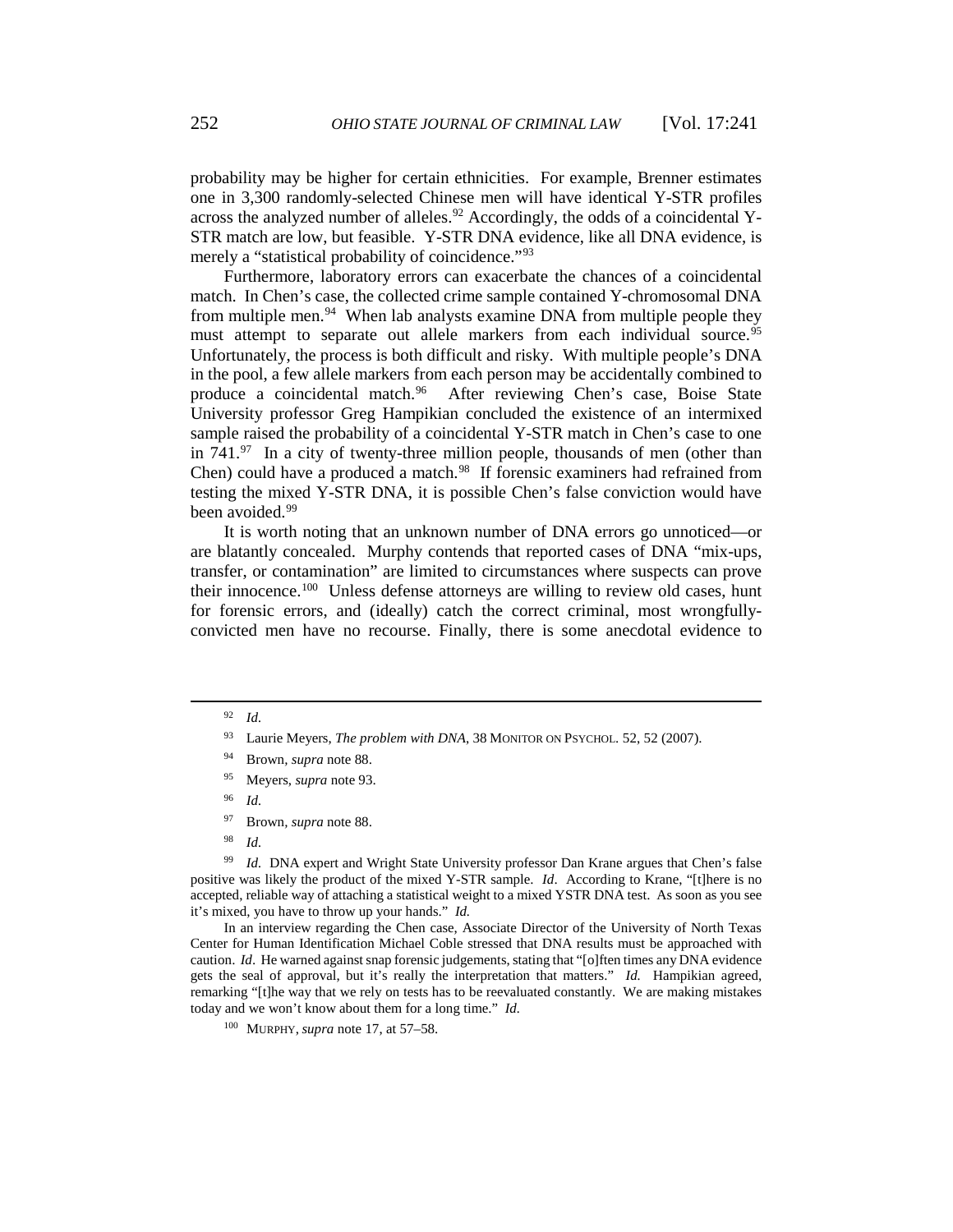suggest the "intentional planting of  $DNA$ " is not a mere fiction of crime thrillers.<sup>[101](#page-11-9)</sup> Thompson argues that easy access to random DNA (i.e., cigarettes, drinking glasses, ball caps, etc.) combined with extensive DNA databases, raises the risk of false incriminations through framing. In Thompson's own words, "[t]he ability of criminals to neutralize or evade crime control technologies has been a persistent theme."[102](#page-12-0) As researchers develop new DNA methodologies to solve crime, perpetrators evolve to thwart them.

Given the narrative and normative evidence discussed above, this note will now consider the legality of admitting Y-STR DNA evidence in court.

### III. ADMISSIBILITY OF Y-STR

As referenced *supra*, existing law could hinder widespread acceptance of Y-STR DNA evidence. Part III will analyze the admissibility of Y-STR DNA evidence under Federal Rule of Evidence (Rule) 702, Rule 403, and the Fourth Amendment of the U.S. Constitution.

## A. *Is the Science Strong? Y-STR DNA and Rule 702*

Under Rule 702, a trial judge may exclude expert scientific testimony if the evidence lacks reliability or relevance.<sup>[103](#page-12-1)</sup> This two-prong standard, adopted in *Daubert v. Merrell Dow Pharmaceuticals*, utilizes a totality of the circumstances test to determine whether each prong is satisfied.<sup>104</sup> Elements include: (1) whether the science can (or has been) tested, (2) whether the science has undergone peer review, (3) the known or potential rate of error, and (4) whether the science is generally accepted in the relevant scientific community.<sup>[105](#page-12-3)</sup> The "test of reliability is 'flexible,' and *Daubert's* list of specific factors neither necessarily nor exclusively applies to all experts or in every case."[106](#page-12-4) Consequently, the court must balance the reliability of each piece of evidence on a case-by-case basis.

Although Rule 702 superseded the "general acceptance" test under *Frye v. United States*, "general acceptance" is still a controlling factor in many cases.<sup>[107](#page-12-5)</sup> In *Frye*, the Court of Appeals of the District of Columbia Circuit held that a scientific principle must cross the line from "experimental" to "well-recognized" in its

<span id="page-12-2"></span><span id="page-12-1"></span><span id="page-12-0"></span><sup>101</sup> William C. Thompson, *The Potential for Error in Forensic DNA Testing (and How That Complicates the Use of DNA Databases for Criminal Identification)*, COUNCIL FOR RESPONSIBLE GENETICS (August 12, 2008), http://www.councilforresponsiblegenetics.org/pageDocuments/ H4T5EOYUZI.pdf.

<sup>102</sup> *Id.*

<sup>&</sup>lt;sup>103</sup> Daubert v. Merrell Dow Pharm., 509 U.S. 579, 595 (1993).

<sup>104</sup> *Id.* at 594–595.

<span id="page-12-4"></span><span id="page-12-3"></span><sup>105</sup> *Id.* at 593–594.

<sup>106</sup> Kuhmo Tire Co., Ltd. v. Carmichael, 526 U.S. 137, 141 (1999).

<span id="page-12-5"></span><sup>107</sup> *Id.* at 594.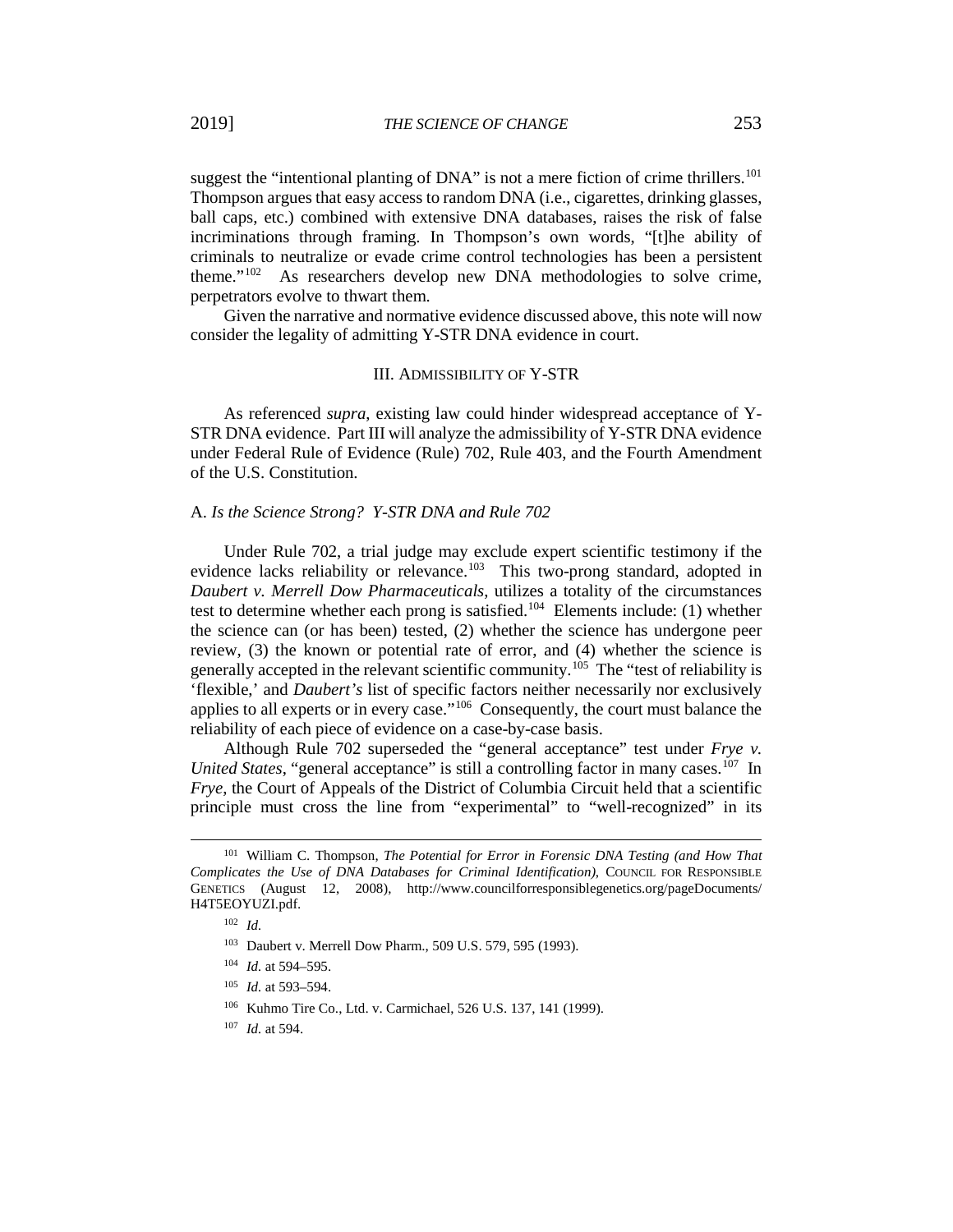particular field to gain general acceptance.<sup>[108](#page-13-0)</sup> A new discovery, however remarkable, will not be admitted until it has attained "standing and scientific recognition" across authorities in the relevant science, trade, or art.<sup>[109](#page-13-1)</sup> Since the Federal Rules of Evidence only apply in federal courts, state courts are free to adopt their own standards. Some jurisdictions, including California, New York, New Jersey, and the District of Columbia have refused to adopt the *Daubert* standard instead relying on *Frye's* general acceptance test.<sup>[110](#page-13-2)</sup> Because state approaches vary, this note will refer to state evidentiary rules on reliability and relevance collectively as the "*Daubert/Frye* standard."

Not surprisingly, criminal defendants have challenged the admissibility of general Y-STR profiling under the *Daubert/Frye* standard (as opposed to familial Y-STR searching, which has yet to be challenged in court). As a relatively new area of science, Y-STR profiling is potentially vulnerable to a lack of testing, peer review, and general acceptance. Although the method is particularly advantageous in certain circumstances (i.e. traces of male DNA can be recovered from an overwhelmingly female DNA sample—rape, bite marks, skin underneath fingernails, etc.), Y-STR testing has significant limitations.<sup>[111](#page-13-3)</sup> Because the Y-chromosome is the smallest in the human genome, Y-STR testing lacks the discriminatory capacity of standard STR analysis.[112](#page-13-4) In normal STR testing, analysts examine short lengths of DNA in at least thirteen core locations (loci) along an individual's twenty-two pairs of autosomal chromosomes.<sup>[113](#page-13-5)</sup> In contrast, DNA expert John Butler notes that only seven core loci on a single chromosome are routinely analyzed in Y-STR testing.<sup>[114](#page-13-6)</sup>

<sup>109</sup> *Id.* 

<span id="page-13-0"></span> $\overline{a}$ 

<span id="page-13-2"></span><span id="page-13-1"></span><sup>110</sup> Bruce Kaufman, *States Slow to Adopt Daubert Evidence Rule*, BNA (Apr. 27, 2016), https://www.bna.com/states-slow-adopt-n57982070384/.

<span id="page-13-3"></span><sup>111</sup> Kaye N. Ballantyne & Manfred Kayser, *Additional Y-STRs in Forensics: Why, Which, and When*, *in* FORENSIC DNA ANALYSIS: CURRENT PRACTICES AND EMERGING TECHNOLOGIES 222 (Jaiprakash G. Shewhale ed., 2014).

<span id="page-13-4"></span><sup>112</sup> Sibite Hadi, *Analysis of Rapidly Mutating Y Chromosome Short Tandem Repeats (RM y-STRs), in* FORENSIC DNA TYPING PROTOCOLS 201-202 (William Goodwin ed., 2d ed. 2016).

<sup>113</sup> TAUPIN, *supra* note 6, at 46.

<span id="page-13-6"></span><span id="page-13-5"></span><sup>114</sup> BUTLER, *supra* note 33, at 369. In 2000, only 20 Y-STR loci were known to exist on the Ychromosome. John M. Butler et al., *Addressing Y-Chromosome Short Tandem Repeat Allele Nomenclature*, 4(2) J. OF GENETIC GENEALOGY 125, 125 (Fall 2008). Today, at least 400 Y-STR loci have been identified on the Y-chromosome. Erin K. Hansen & Jack Ballantyne, *An Ultra-High Discrimination Y Chromosome Short Tandem Repeat Multiplex DNA Typing System*, 2 PLOS ONE 1, 1 (Aug. 2007). Notably, Hansen and Ballantyne indicate that a number of commercially available Y-STR kits test between twelve and seventeen loci for forensic casework (Promega's PowerPlex® Y and Applied Biosystems' AmpF*l*STR® Yfiler®). *Id.* In addition, Butler himself notes that, as of 2014, at least one Y-STR database was generating match frequencies based on twelve to twenty-seven Y-STR loci. John M. Butler, *The Future of Forensic DNA Analysis*, PHIL. TRANSACTIONS OF THE ROYAL SOC'Y OF LONDON, Aug. 2015, at 1, 4. This expansion in analyzed loci suggests that Y-STR DNA match statistics will improve in the future—increasing the reliability and relevance of the technology.

Expanded-loci Y-STR analysis is already being implemented. Taiwanese authorities conducted Y-STR analysis at 17 loci in a 2017 rape case. Greg Hampikian et al., *Case report: Coincidental* 

<sup>108</sup> Frye v. United States, 293 F. 1013, 1014 (D.C. Cir. 1923).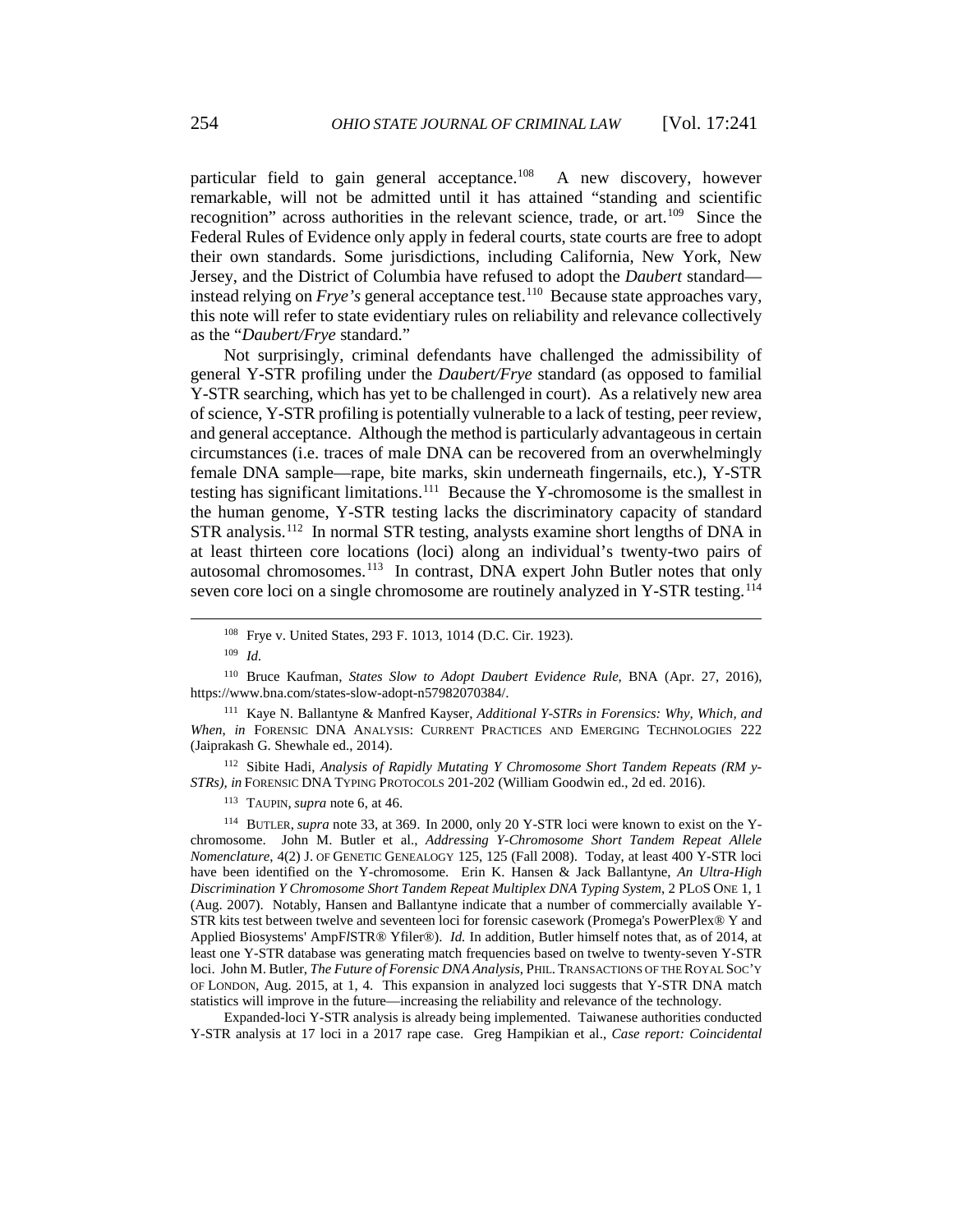With fewer statistics, an individual's Y-STR profile is less complete than an STR profile.

Furthermore, because the Y-chromosome is passed down from father to son unchanged, "all members of the same paternal lineage have the same Y-STR profile."[115](#page-14-0) While this genetic consistency (barring mutation) lends itself to familial searching, the relatively low number of Y-STR profiles in the world weakens Y-STR frequency statistics. In other words, instead of generating loci statistics of one in one billion (STR), Y-STR testing generally yields statistics closer to one in several thousand. [116](#page-14-1) Furthermore, because only males have Y-chromosomes, Y-STR testing is only useful in cases of male suspects.<sup>[117](#page-14-2)</sup> If a female is suspected, the method loses all efficacy.<sup>[118](#page-14-3)</sup>

Finally, Y-STR nomenclature is often confusing to judges, attorneys, jurors, and even forensic scientists.<sup>[119](#page-14-4)</sup> Due to the relatively quick emergence of Y-STR DNA testing across multiple disciplines (e.g., forensics, genealogy, and anthropology), laboratories assigned different names to the same allele markers. $120$ It was not until 2006 that the International Society for Forensic Genetics (ISFG) DNA Commission undertook an investigation of Y-STR allele nomenclature.<sup>[121](#page-14-6)</sup> The ISFG concluded that many of the widely-used Y-STR names were "not ideal," but cautioned against additional renaming.<sup>[122](#page-14-7)</sup> In its official statement, the ISFG stated: "[t]o avoid further confusion due to nomenclature changes, the nomenclature of widely[-]used Y-STRs should not be altered, even if the present guidelines are not followed."<sup>[123](#page-14-8)</sup> To resolve some of the existing frustration and ambiguity, the authors of the report recommended that Y-STR testing laboratories follow the National Institute of Standards and Technology's (NIST) Standard Reference Manual's guidelines and collaborate to ensure consistent usage.<sup>[124](#page-14-9)</sup>

<sup>118</sup> *Id.* 

- <sup>120</sup> Butler et al., *supra* note 114, at 145.
- <span id="page-14-6"></span><sup>121</sup> *Id*. at 131.
- <sup>122</sup> *Id.*
- <span id="page-14-9"></span><span id="page-14-8"></span><span id="page-14-7"></span><sup>123</sup> *Id.*
- <sup>124</sup> *Id.* at 145.

*inclusion in a 17-locus Y-STR mixture, wrongful conviction and exoneration*, FORENSIC SCI. INT'L: GENETICS, Aug. 2017, at 1. Sadly, the analyzed sample contained DNA from multiple men, skewing match statistics and resulting in a wrongful conviction. *Id.* For a more detailed analysis of the Chen case, see Part II's discussion on the case against Y-STR.

<span id="page-14-0"></span><sup>115</sup> U.S. Dept. of Just., Nat'l Inst. of Just. *DNA for the Defense Bar*. (NCJ 237975). Washington, D.C.: Office of Justice Programs, 2012.

<span id="page-14-5"></span><span id="page-14-4"></span><span id="page-14-3"></span><span id="page-14-2"></span><span id="page-14-1"></span><sup>116</sup> Cassie L. Johnson, M.S. and Rick W. Staub, Ph.D., *10 Tips for Testifying to Y-STR Results*, APPLIED BIOSYSTEMS (Apr. 2009), https://www.thermofisher.com/content/dam/LifeTech/Documents/ PDFs/Y-STR/Forensic-News-apr-2009-10-Tips.pdf.

<sup>117</sup> TAUPIN, *supra* note 6, at 137.

<sup>119</sup> RON C. MICHAELIS ET AL., A LITIGATOR'S GUIDE TO DNA 200-201 (2008).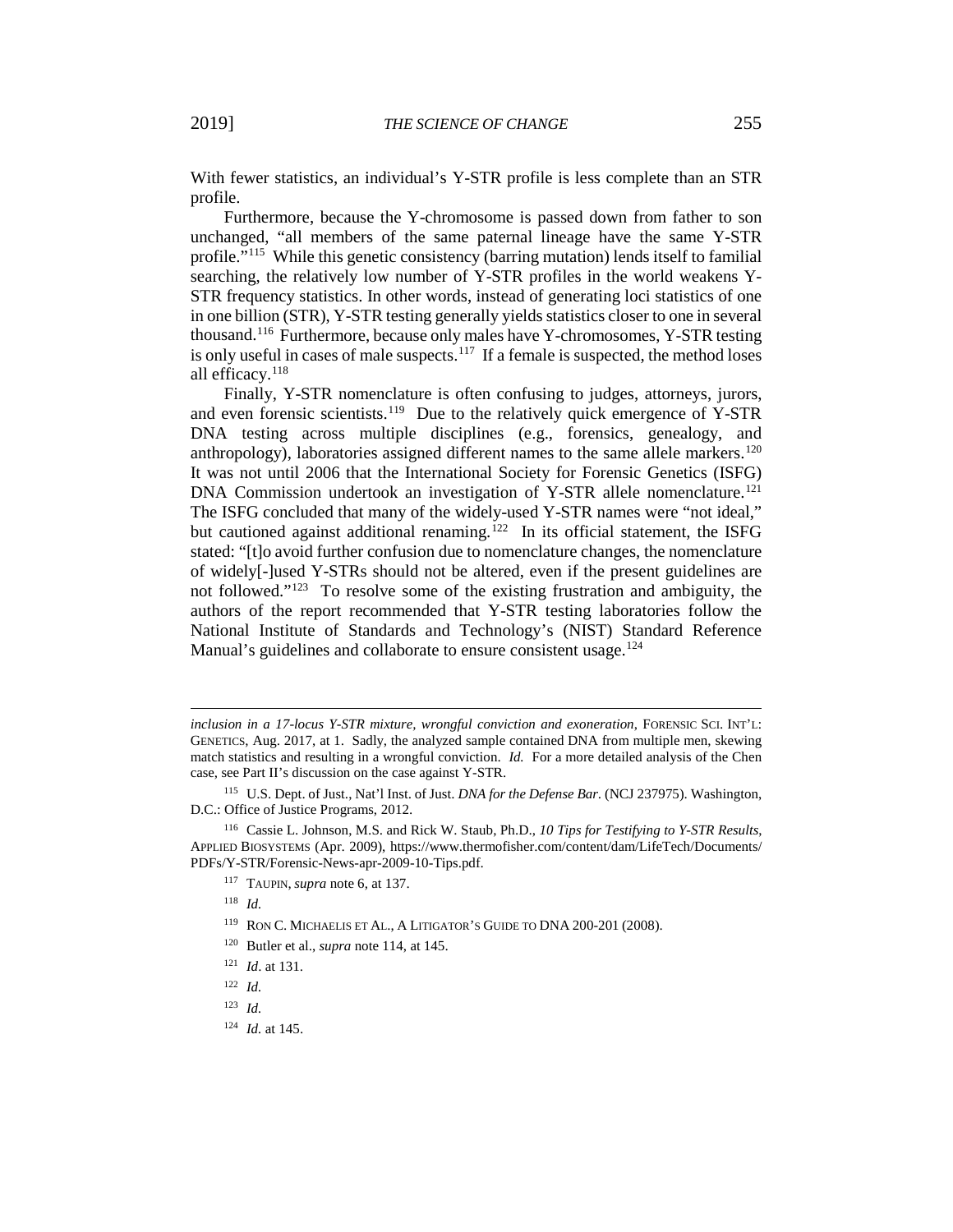Notwithstanding Rule 702 (i.e. *Daubert/Frye*) evidentiary concerns, state courts have consistently held that Y-STR DNA is both reliable and relevant to the fact finder. In *State v. Calleia*, the government sought to admit Y-STR evidence which indicated the defendant (husband) could not be excluded as a donor of the skin cells recovered from under the victim's (wife) fingernails.<sup>[125](#page-15-0)</sup> The defendant moved to exclude the evidence, arguing that Y-STR analysis had not "reached a level of development and acceptability within the relevant scientific community . . . to be deemed sufficiently reliable."[126](#page-15-1) The Superior Court of New Jersey, applying the *Frye* standard, denied the defendant's motion. Relying on expert testimony, authoritative scientific writings, and the prior admissibility of Y-STR DNA in other states and Canada, the court concluded Y-STR profiling is generally accepted in the forensic science community.[127](#page-15-2)

Citing language from *State v. Calleia*, Illinois also upheld the "general acceptance" of Y-STR evidence under *Frye*. In *People v. Zapata*, police found Y-STR DNA in a rape victim's underwear.<sup>[128](#page-15-3)</sup> The Appellate Court of Illinois reviewed admissibility under a plain-error standard, which permits reversal where "clear or obvious error occurred, and the error is so serious that it affected the fairness of the defendant's trial."[129](#page-15-4) When considering the first prong (i.e., whether the trial court made a clear error in admitting the Y-STR DNA evidence), the court held that no error occurred because Y-STR profiling has gained general acceptance.<sup>[130](#page-15-5)</sup> In *People v. Stevey*, the California Court of Appeals agreed, stating that general acceptance of Y-STR DNA has "never been challenged or questioned by members of the scientific community."[131](#page-15-6)

Similarly, in *People v. Tunis*, the Colorado Court of Appeals held that Y-STR evidence satisfies the *Daubert* reliability and relevance prongs. [132](#page-15-7) Y-STR testing was used to identify the assailant in a sexual assault, satisfying the relevance prong. Moreover, the evidence met the state's "reliability" factors: (1) whether the scientific principle is reasonably reliable, and  $(2)$  whether the witness is qualified.<sup>[133](#page-15-8)</sup> The Y-STR profile was reliable because it utilized generally accepted scientific methods, and relied on exclusion statistics used in other laboratories, fields, and

<span id="page-15-4"></span><span id="page-15-3"></span><span id="page-15-2"></span><span id="page-15-1"></span><span id="page-15-0"></span> $\overline{a}$ 

<span id="page-15-8"></span><sup>133</sup> *Id.*

<sup>125</sup> State v. Calleia, 997 A.2d 1051, 1059 (N.J. Super. Ct. App. Div. 2010).

<sup>126</sup> *Id*.

<sup>127</sup> *Id.* at 1064.

<sup>128</sup> People v. Zapata, 8 N.E.3d 1188, 1189 (Ill. App. Ct. 2014).

<span id="page-15-5"></span><sup>129</sup> *Id.* at 1191.

<sup>130</sup> *Id.* at 1194.

<span id="page-15-7"></span><span id="page-15-6"></span><sup>131</sup> People v. Stevey, 209 Cal. App. 4th 1400, 1414 (Cal. Ct. App. 2012).

<sup>132</sup> People v. Tunis, 318 P. 3d 524, 527 (Colo. App. Ct. 2012).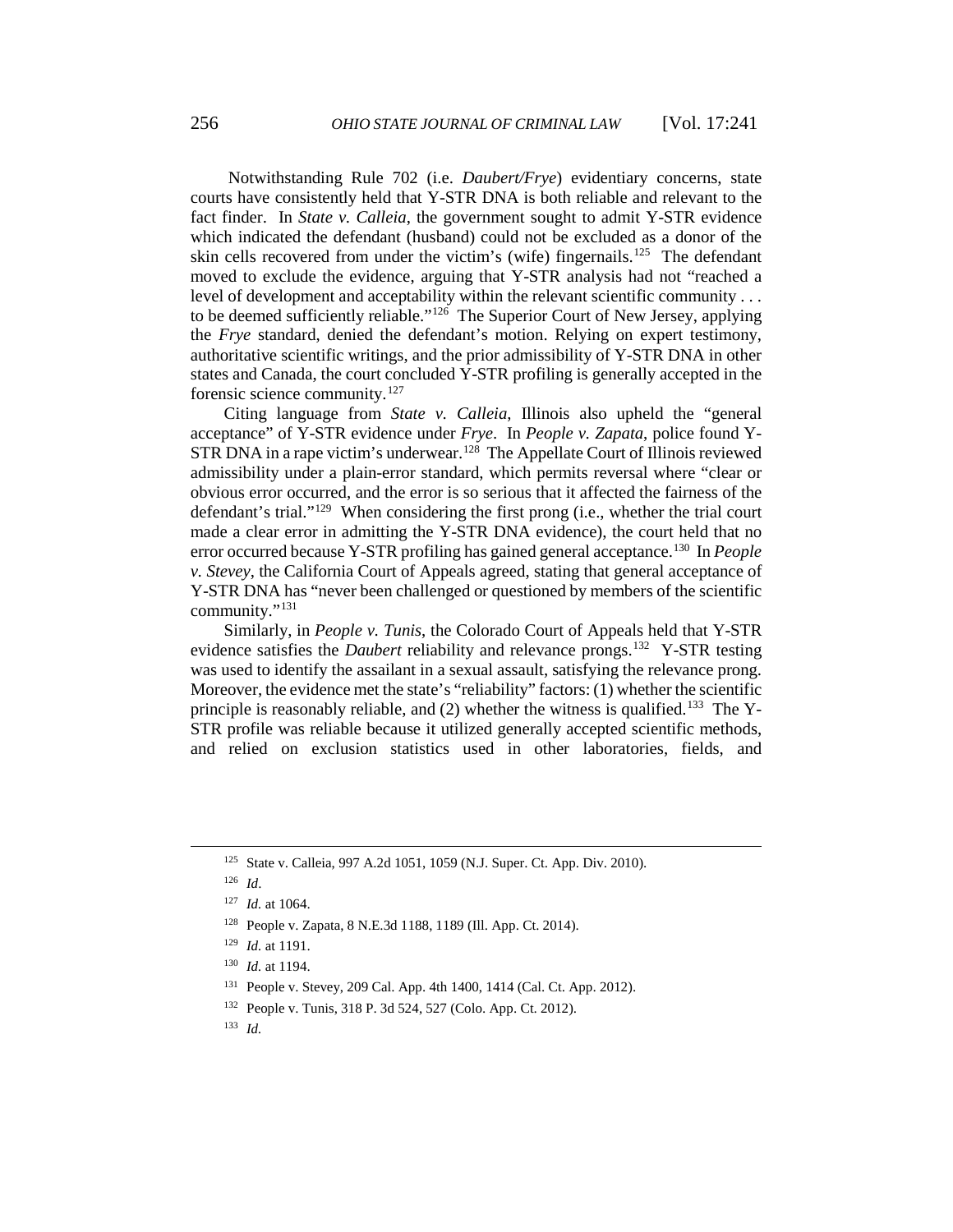jurisdictions.[134](#page-16-0) Moreover, the witness was reliable because she had training and experience with Y-STR testing, and had previously testified as an expert witness.<sup>[135](#page-16-1)</sup>

Newer cases have reached the same conclusion. In the 2017 case *Commonwealth v. Jacoby*, the Supreme Court of Pennsylvania upheld the reliability of Y-STR DNA testing as a matter of first impression.<sup>[136](#page-16-2)</sup> According to the defendant, Y-STR databases are not sufficiently large enough to generate reliable results.[137](#page-16-3) Yet during a dialogue with the trial court, defense counsel admitted "the technique [Y-STR testing] is the same" as widely-established STR analysis.[138](#page-16-4) The court concluded that the defendant's argument was "predicated upon the weight that should be assigned to the Y-STR DNA evidence, and not upon the novelty of the database process itself."[139](#page-16-5) Because the probative value of evidence is to be determined by the jury, the court held that the trial court did not abuse its discretion in denying the defendant's pretrial motion for a *Frye* hearing regarding the admissibility of Y-STR DNA.<sup>[140](#page-16-6)</sup>

Courts in both Michigan and Wyoming have also upheld the scientific reliability and relevance of Y-STR DNA. In *Bean v. State*, the parties stipulated before a Wyoming trial court that a *Daubert* hearing was unnecessary to determine the scientific reliability of Y-STR DNA.<sup>[141](#page-16-7)</sup> Both sides agreed that "DNA analysis, including the [Y-STR] method, is accepted science, which produces reliable results, assuming reliable data is used in the testing process."<sup>[142](#page-16-8)</sup> The Court of Appeals of Michigan reached a similar conclusion in *People v. Bieri*, stating that the "defendant has not cited any evidence that indicates that this method of [Y-STR DNA] testing is not scientifically reliable."<sup>[143](#page-16-9)</sup>

Given the consistent application of Rule 702 (*Daubert/Frye* standard) to general Y-STR testing across multiple state courts, it is unlikely states will exclude familial Y-STR searching on scientific grounds in the future. However, it is worth noting that at least one federal court has found Y-STR DNA evidence inadmissible under Rule 702. In *United States v. Kooswatewa*, the U.S. District Court for the District of Arizona barred Y-STR DNA evidence in a sexual assault case on the Hopi reservation.<sup>144</sup> The defendant did not "contend that Y-STR DNA analysis or the

<span id="page-16-4"></span><span id="page-16-3"></span><span id="page-16-2"></span><span id="page-16-1"></span><span id="page-16-0"></span> $\overline{a}$ 

<sup>141</sup> Bean v. State, 373 P.3d 372, 380 (Wyo. 2016).

 $142$  *Id.* 

<sup>143</sup> People v. Bieri, No. 332376, 2017 WL 3316953, at \*5 (Mich. Ct. App. Aug. 3, 2017).

<sup>134</sup> *Id.* at 529.

<sup>135</sup> *Id.* at 528.

<sup>136</sup> Commonwealth v. Jacoby, 170 A.3d 1065, 1095 (Pa. 2017).

<sup>137</sup> *Id.* 

<sup>138</sup> *Id.*

<sup>139</sup> *Id.* at 1094.

<sup>140</sup> *Id.* at 1094–1095.

<span id="page-16-10"></span><span id="page-16-9"></span><span id="page-16-8"></span><span id="page-16-7"></span><span id="page-16-6"></span><span id="page-16-5"></span><sup>144</sup> United States v. Kootswatewa, No. CR-15-08034, 2016 WL 808663, \*1, \*3–\*4 (D. Ariz. March 2, 2016).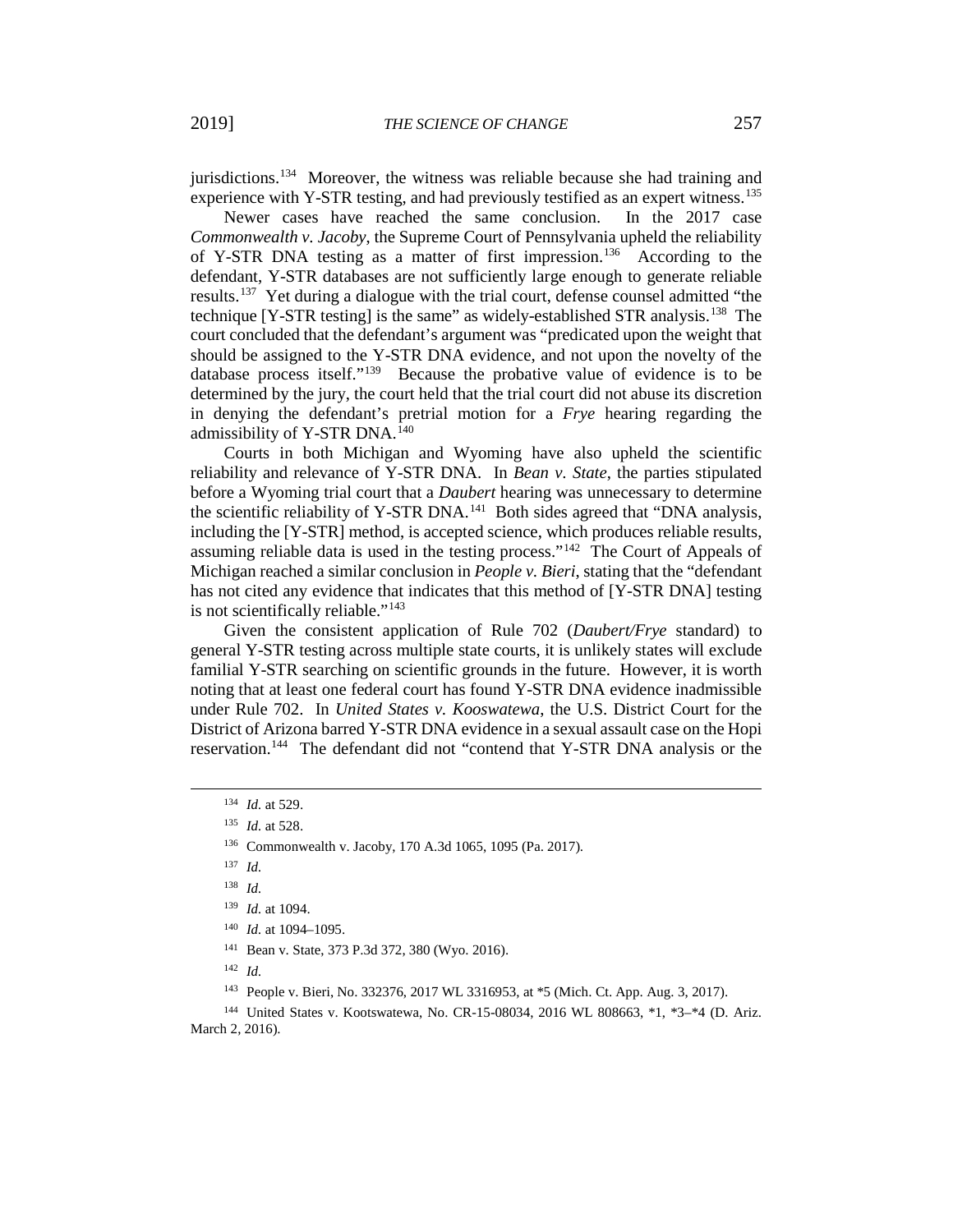counting method are generally unreliable under *Daubert*.["145](#page-17-0) Instead, the defendant argued the government's relied-upon Y-STR database improperly pooled tribal DNA into a single "Native American category"—inflating match statistics.<sup>[146](#page-17-1)</sup> Because the Y-STR match statistic had an extremely low discriminatory capacity of one in thirty-five, the court concluded the evidence lacked sufficient reliability under Rule 702.[147](#page-17-2)

*Kooswatewa* can be distinguished from the pro-admissibility state cases discussed above based on its facts. An exclusion statistic of one in thirty-five is very poor for any type of forensic DNA evidence. According to Applied Biosystems (the company which provided the Y-STR database in *Kooswatewa*), Y-STR testing typically produces match statistics of one in several thousand.<sup>148</sup> Moreover, because the defendant's profile was compared to the pooled DNA of Native American men from many different tribes, the exclusion statistic may be inaccurate.<sup>[149](#page-17-4)</sup> Defense expert and forensic mathematician Charles H. Brenner argues that "pooling Native Americans into a single genetic classification could manufacture diversity, thereby inflating random match probabilities to make the DNA profile appear rarer that [sic] it might actually be."<sup>[150](#page-17-5)</sup> It is possible that one in twenty . . . or even one in ten men living on the Hopi Reservation would have matched the crime-scene Y-STR profile across the analyzed alleles.<sup>[151](#page-17-6)</sup> Given this dilemma of population substructure on the Hopi Reservation, the court found that the Y-STR DNA evidence was not premised on "sufficient facts or data" to meet Rule 702's reliability standards.<sup>[152](#page-17-7)</sup>

*Kooswatewa* is a valid demonstration of Y-STR DNA's limitations. While generally accepted and reliable, Y-STR DNA analysis is not appropriate evidence in every case or forum. Federal courts may be more prone to population substructure issues (i.e., Native American defendants living on genetically-homogeneous reservations) than state courts. In addition, certain Y-STR samples may produce unusually non-discriminatory match statistics. In these cases, courts are wise to exclude the Y-STR evidence under Rule 702. The Federal Rules of Evidence give courts discretion for this very reason. If the reliability or relevance of specific Y-STR DNA evidence seems strained in a particular case, then the court can invoke the *Daubert/Frye* standard to prevent the jury from seeing it. Furthermore, if a state is concerned about the scientific efficacy of Y-STR DNA, the legislature could draft

<span id="page-17-0"></span>l

<sup>152</sup> *Id.* at \*2.

<sup>145</sup> *Id.* at \*3.

<sup>146</sup> *Id.*

<sup>147</sup> *Id.* at \*4.

<span id="page-17-3"></span><span id="page-17-2"></span><span id="page-17-1"></span><sup>148</sup> Cassie L. Johnson & Rick W. Staub, *10 Tips for Testifying to Y-STR Results*; APPLIED BIOSYSTEMS (Apr. 2009), https://www.thermofisher.com/content/dam/LifeTech/Documents/PDFs/Y-STR/Forensic-News-apr2009-10-Tips.pdf.

<span id="page-17-7"></span><span id="page-17-6"></span><span id="page-17-5"></span><span id="page-17-4"></span><sup>149</sup> United States v. Kootswatewa, No. CR-15-08034, 2016 WL 808663, \*3–\*4 (D. Ariz. March 2, 2016).

 $150$  *Id.* 

<sup>151</sup> *Id.*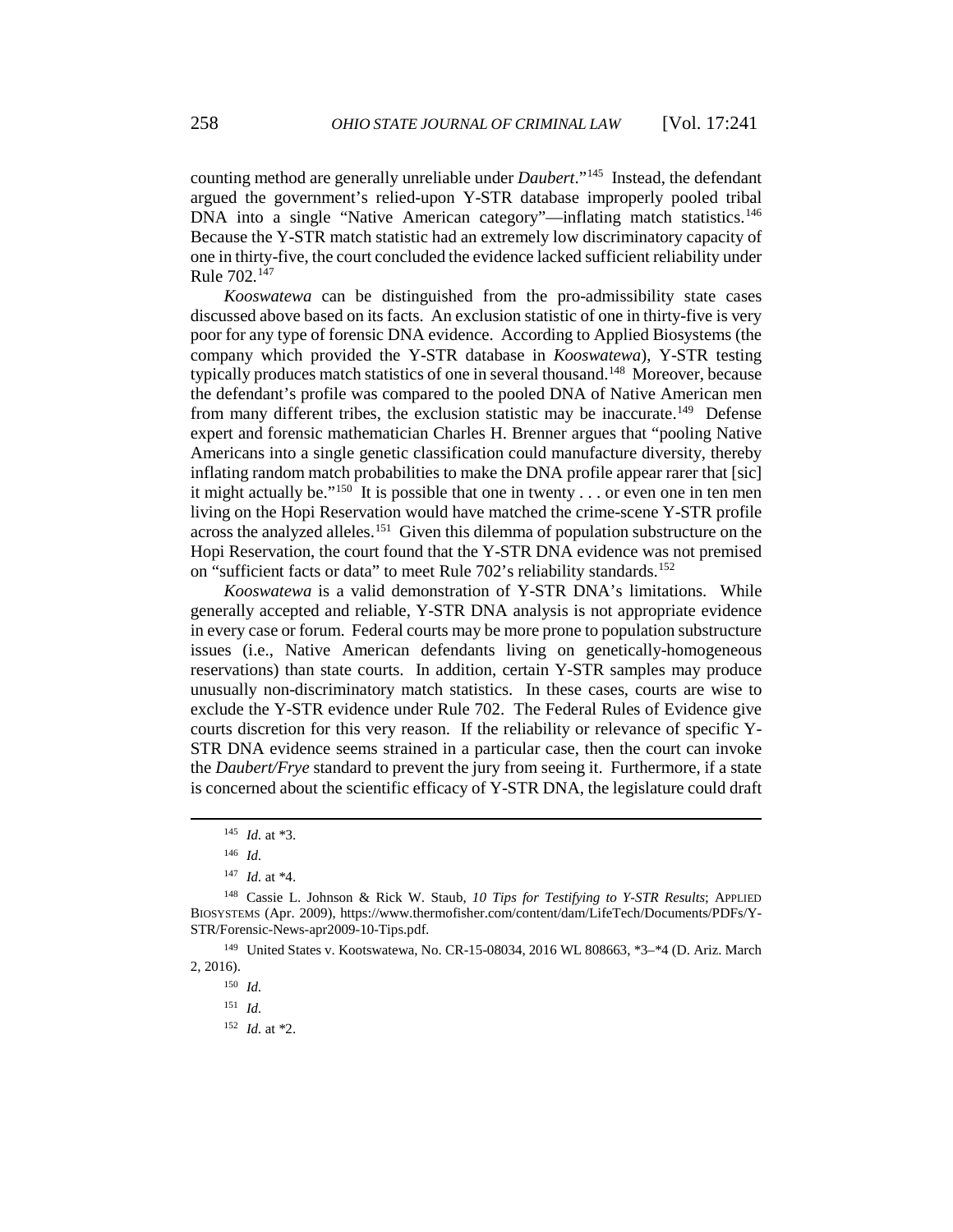a statute which imposes additional relevance and reliability standards beyond *Daubert/Frye*. For example, the statute could exclude Y-STR DNA match statistics which are less discriminatory than one in 300, one in 500, or even one in 700.

A normative glance at Y-STR DNA's scientific capabilities suggests the method is reliable, and getting better. As acknowledged by numerous forensic experts and courts, the science behind Y-STR DNA testing is simply an expansion of existing STR analysis to the Y-chromosome. Neither the Y-STR testing process, nor the interpretation of match statistics is novel. Rather, Y-STR DNA analysis is an innovative way of applying old technology to newly-identified alleles. If interpreted accurately and admitted in consideration of Rule 702's constraints, Y-STR DNA has the potential to reliably advance investigations and reverse errors.

#### B. *Unfairly Prejudicial? Y-STR DNA and Rule 403*

The general Y-STR testing process has also withstood Rule 403 challenges. Rule 403 excludes evidence when the risk of unfair prejudice substantially outweighs its probative value.[153](#page-18-0) In *People v. Robinson*, the court denied the defendant's motion to suppress Y-STR DNA under California Evidence Code section 352 (i.e., California's version of Rule 403).<sup>[154](#page-18-1)</sup> While the defendant argued the evidence was unfairly prejudicial because its complexity would mislead the jury, the court disagreed.[155](#page-18-2) The Y-STR DNA (recovered from a baseball cap found at the crime scene) was only a small piece of the government's argument—and therefore unlikely to sway the jury.<sup>[156](#page-18-3)</sup> Furthermore, because counsel accurately presented the significance of the Y-STR DNA (i.e., that it can only exclude possible donors), the court concluded the evidence's probative value was not substantially outweighed by the risk of unfair prejudice.[157](#page-18-4)

The Supreme Court of Michigan reached the same conclusion in *People v.*  Wood.<sup>[158](#page-18-5)</sup> When the government sought to admit Y-STR evidence from the victim's scarf and fingernail clippings, the defendant raised both Rule 702 and Rule 403 challenges.[159](#page-18-6) After establishing the evidence met the *Daubert* standard, the court dismissed the defendant's Rule 403 argument.<sup>[160](#page-18-7)</sup> Because both experts clearly explained the limitations of the Y-STR evidence (i.e., that the test cannot uniquely

<sup>153</sup> FED. R. EVID. 403.

<span id="page-18-5"></span><span id="page-18-4"></span><span id="page-18-3"></span><span id="page-18-2"></span><span id="page-18-1"></span><span id="page-18-0"></span><sup>154</sup> People v. Robinson, No. B198592, 2009 WL 2517556, at \*1, \*11 (Cal. App. Ct. Aug. 19, 2009).

<sup>155</sup> *Id.*

<sup>156</sup> *Id.* at \*12.

<sup>157</sup> *Id.* at \*11–12.

<sup>158</sup> People v. Wood. 307 Mich. App. 485, 516 (Mich. Ct. App. 2014).

<span id="page-18-6"></span><sup>159</sup> *Id.* at 506–507.

<span id="page-18-7"></span><sup>160</sup> *Id.* at 514–515.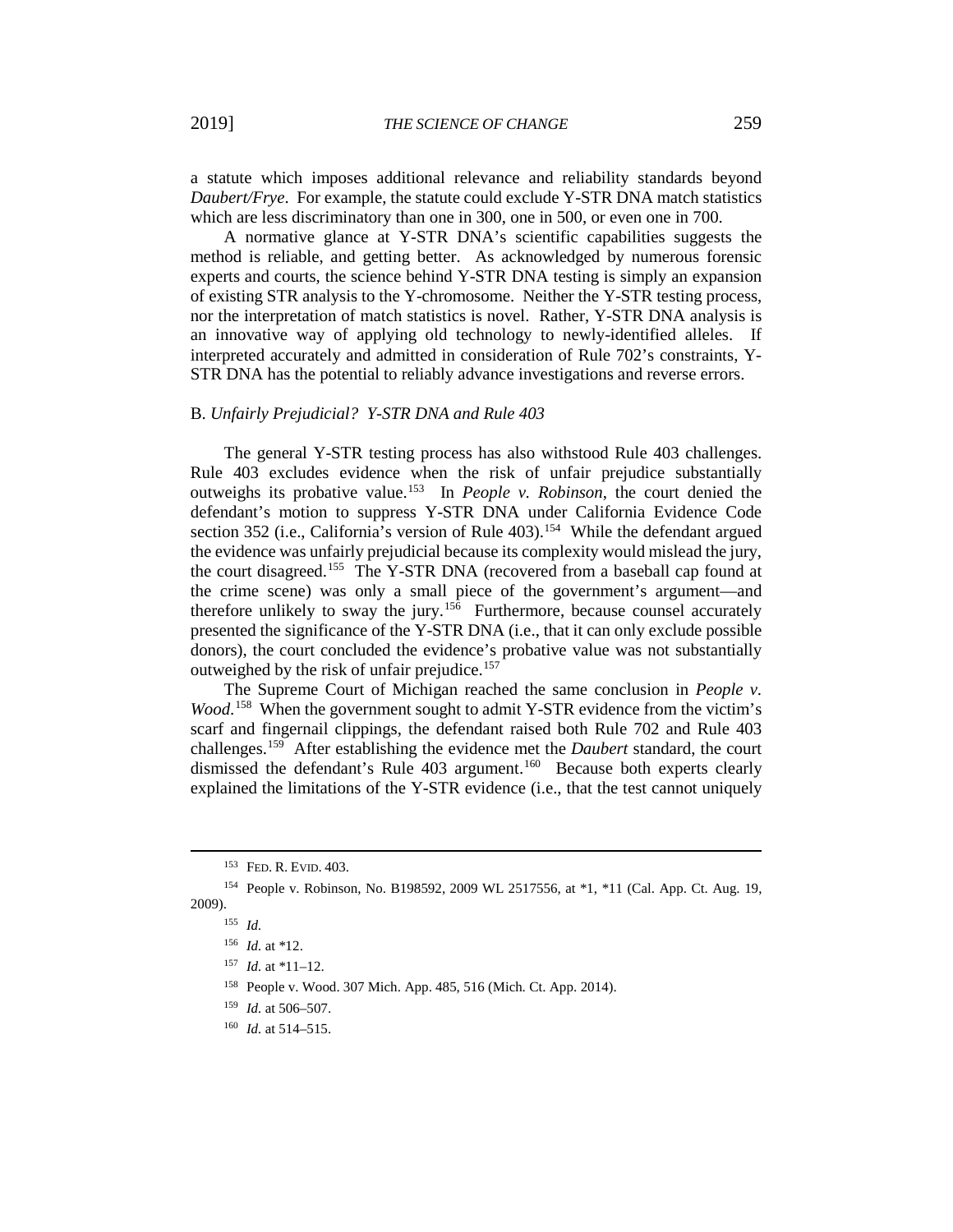identify a male DNA donor), any danger of confusion or unfair prejudice did not substantially outweigh the probative value of the Y-STR profile.<sup>[161](#page-19-0)</sup>

Similarly, in *Commonwealth v. Lally*, the Supreme Court of Massachusetts rejected the defendant's argument that the government's reliance on "counting method" Y-STR statistics was deceptive.<sup>[162](#page-19-1)</sup> According to the defendant, the counting method (providing exclusionary statistics such as one in one thousand) "would be misleading without the confidence interval correction."<sup>[163](#page-19-2)</sup> Unlike exclusionary statistics, confidence intervals adjust Y-STR match results to artificially account for sampling errors and coincidental matches.[164](#page-19-3) The court acknowledged that confidence intervals are more favorable to the defendant, but held that "count" evidence is unlikely to mislead the jury into concluding Y-STR evidence can exclude all other possible contributors.<sup>[165](#page-19-4)</sup> Because experts provided the necessary context for Y-STR DNA, the evidence was not unfairly prejudicial.<sup>[166](#page-19-5)</sup>

Surprisingly, the Supreme Court of Utah upheld the non-prejudicial nature of Y-STR DNA under less concrete facts in *State v. Maestas*. [167](#page-19-6) The defendant challenged Y-STR evidence on Rule 403 grounds, contending the "jury was unduly impressed" after the prosecution stated his Y-STR DNA "matched" the crime scene sample.<sup>[168](#page-19-7)</sup> The court disagreed, concluding the jury was fully capable of lending the Y-STR evidence proper weight.<sup>[169](#page-19-8)</sup> Although the prosecution referred to the defendant's DNA "matching" the sample numerous times, an expert clarified that a "match" only meant that the defendant could not be excluded as a possible contributor.<sup>[170](#page-19-9)</sup> Because the jurors heard this testimony, the court reasoned the evidence was not unfairly prejudicial and that the jury could arrive at a clear understanding of Y-STR evidence. $171$ 

Finally, in *People v. Pike*, the Appellate Court of Illinois held that any "CSI Effect," or popular romanticization of DNA evidence, did not cause the jury to improperly weigh Y-STR evidence.<sup>[172](#page-19-11)</sup> The defendant moved to suppress Y-STR DNA collected from a handgun, arguing the influence of pop culture unfairly prejudiced the jury in favor of DNA statistics.<sup>[173](#page-19-12)</sup> The court rejected the defendant's

- <span id="page-19-5"></span><span id="page-19-4"></span><sup>166</sup> *Id.*
- <span id="page-19-6"></span><sup>167</sup> State v. Maestas, 299 P.3d 892, 934 (Utah 2012).

<span id="page-19-0"></span><sup>161</sup> *Id.* at 515–516.

<span id="page-19-1"></span><sup>162</sup> Commonwealth v. Lally, 46 N.E.3d 41, 50–51 (Mass. 2016).

<span id="page-19-2"></span><sup>163</sup> *Id.* at 50.

<span id="page-19-3"></span> $164$  *Id.* 

<sup>165</sup> *Id.* at 53.

<span id="page-19-7"></span><sup>168</sup> *Id.* 

<span id="page-19-8"></span><sup>169</sup> *Id.*

<span id="page-19-9"></span><sup>170</sup> *Id.*

<span id="page-19-10"></span> $171$  *Id.* 

<sup>172</sup> People v. Pike, 53 N.E.3d. 147, 171 (Ill. App. Ct. 2016).

<span id="page-19-12"></span><span id="page-19-11"></span><sup>173</sup> *Id.* at 160–161.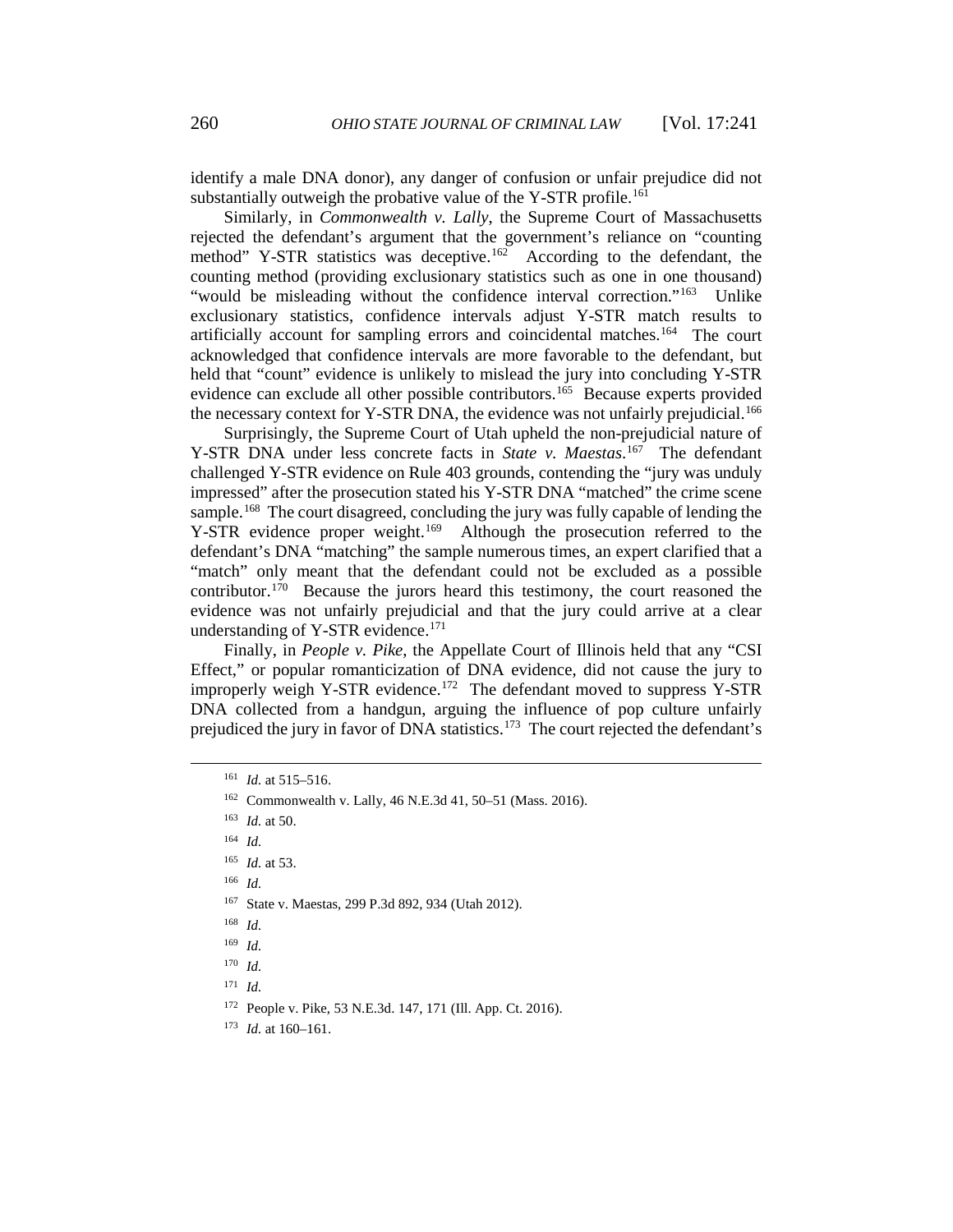Rule 403 argument, calling the assumption "completely unfounded," "patronizing," and "dangerous" because it reflected a lack of trust in juries.[174](#page-20-0) Moreover, the court noted that "statistical probability calculations have been part of our judicial system for quite some time now."<sup>[175](#page-20-1)</sup> According to the court, there was no need to "resurrect" a Rule 403 argument that failed years ago when standard STR evidence was originally admitted.<sup>[176](#page-20-2)</sup>

If presented accurately, Y-STR DNA evidence is not inherently prejudicial. Just like standard STR analysis, Y-STR evidence is premised on exclusionary match statistics. Also, just like STR evidence, Y-STR DNA requires a thorough explanation before the jury. As the Appellate Court of Illinois noted in *People v. Pike*, statistics have been a part of jury trials for decades (and perhaps even centuries).[177](#page-20-3) True, forensic match probabilities are complex and not always intuitive. However, the same could be said for hair fiber, gunshot residue, fingerprint, handwriting, and shoe impression analysis. No single forensic discipline is free of ambiguity or potential manipulation. Consequently, courts use Rule 403 as a barrier to misleading evidence in specific cases where Y-STR DNA is used or described improperly.

Furthermore, existing case law indicates the general Y-STR testing process is not unfairly prejudicial—suggesting any evidence collected through familial Y-STR searches will also pass the Rule 403 barrier. When investigators utilize "general" Y-STR DNA testing, the defendant has already been identified. Forensic examiners collect DNA directly from the defendant and then compare his Y-chromosome markers to those found at the crime scene. A Y-STR DNA databank is used only to generate match probabilities. In contrast, "familial" Y-STR DNA testing is employed when police are attempting to identify a suspect. Investigators compare the crime-scene sample to Y-STR profiles in a DNA database in the hope of producing a "hit." Again, the database is used to produce match statistics.

The relatively minor distinction between "general" and "familial" Y-STR DNA testing does not affect the Rule 403 analysis. As demonstrated by the cases above, Rule 403 challenges stem from concerns over complicated match statistics and the "CSI Effect." Both general and familial Y-STR testing utilize match statistics to determine the probability that an individual with a matching profile was indeed the crime-scene contributor. Without these probabilities, jury members could not properly weigh the probative value of Y-STR DNA evidence. Because general and familial Y-STR testing rely on the same exclusionary science, it is highly unlikely courts will find familial Y-STR match statistics unfairly prejudicial when general match statistics have been consistently admitted.

Moreover, if real, the "CSI Effect" has no more influence over familial Y-STR testing than general Y-STR analysis. The phenomenon is premised on juror

<span id="page-20-3"></span><span id="page-20-2"></span><span id="page-20-1"></span><span id="page-20-0"></span> $\overline{a}$ 

<sup>177</sup> *Id.*

<sup>174</sup> *Id.* at 175.

<sup>175</sup> *Id.* at 174.

<sup>176</sup> *Id.*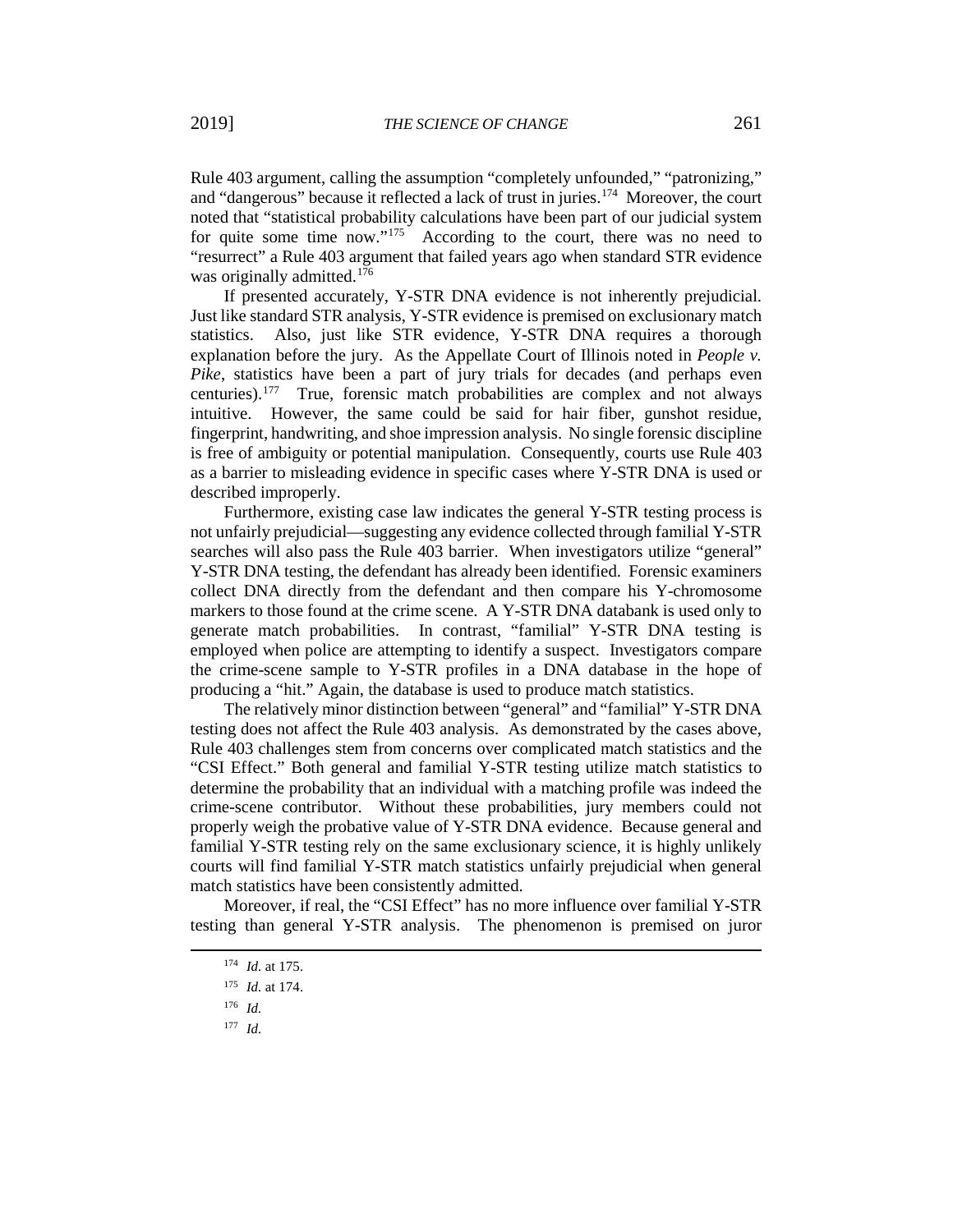romanticization of DNA evidence—all DNA evidence. How investigators arrived at the particular profile match has no bearing on whether jury members will improperly weigh the evidence. Accordingly, it is unlikely a Rule 403 "CSI Effect" challenge will prevail in a case involving familial Y-STR testing, when the same argument has been rejected in relation to general Y-STR testing.

### C. *The Rise of DNA Databases: the Fourth Amendment Question*

Notwithstanding the reliability, relevance, or fairness of the general Y-STR testing process, critics of familial Y-STR searches argue that probing DNA databases for potential relatives violates the Fourth Amendment protection against unreasonable searches. No court has yet assessed the constitutionality of familial DNA searches, but critic Erin Murphy points out that biological sample testing constitutes a Fourth Amendment "search."[178](#page-21-0) In *Skinner v. Railway Labor*, the U.S. Supreme Court held that collecting and testing urine samples constitutes a "search" because individuals have a reasonable expectation of privacy in their medical information and bodily functions.[179](#page-21-1) Y-STR DNA could be considered a biological sample. Krimsky and Simoncelli argue that familial DNA searches constitute Fourth Amendment "searches."<sup>180</sup> Noting that such practices will inevitably reveal "family" secrets" (i.e. paternity, genetic illness, involvement with the criminal justice system, etc.),<sup>[181](#page-21-3)</sup> these scholars believe familial DNA testing intrudes on reasonable expectations of privacy.

In addition, critics argue familial DNA "searches" are unreasonable. Murphy contends familial DNA searches unreasonably "hinge upon the arbitrariness of casting suspicion on offender relatives.["182](#page-21-4) She cites *Poolaw v. Mercantel*, where the Tenth Circuit determined an individual's familial relationship with a suspect does not (on its own) establish probable cause for a search.<sup>[183](#page-21-5)</sup> Moreover, other experts claim familial DNA searches unreasonably target ethnic minorities or largerthan-average families. Alluding to racial disparities in the criminal justice system, Daniel Grimm states "a Hispanic defendant will, on average, lead investigators to more biological relatives."<sup>[184](#page-21-6)</sup>

Grimm is not alone. Maryland banned familial searching at the same time it expanded its DNA database collection to arrestees of serious crimes<sup>[185](#page-21-7)</sup> (the same

<sup>178</sup> Murphy, *supra* note 74, at 335*.* 

<sup>179</sup> Skinner v. Ry. Labor Exec. Ass'n, 489 U.S. 602, 603 (1989).

<span id="page-21-4"></span><span id="page-21-3"></span><span id="page-21-2"></span><span id="page-21-1"></span><span id="page-21-0"></span><sup>180</sup> SHELDON KRIMSKY & TANIA SIMONCELLI, GENETIC JUSTICE: DNA DATA BANKS, CRIMINAL INVESTIGATIONS, AND CIVIL LIBERTIES 86 (Colum. Univ. Press 2012).

<sup>181</sup> *Id.*

<sup>182</sup> Murphy, *supra* note 74, at 336.

<sup>183</sup> Poolaw v. Marcantel, 565 F.3d. 721, 734 (10th Cir. 2009).

<sup>184</sup> KRIMSKY & SIMONCELLI, *supra* note 180, at 87.

<span id="page-21-7"></span><span id="page-21-6"></span><span id="page-21-5"></span><sup>185</sup> Joyce Kim et al., *Policy implications for familial searching*, 2 INVESTIGATIVE GENETICS 1, 6 (2011).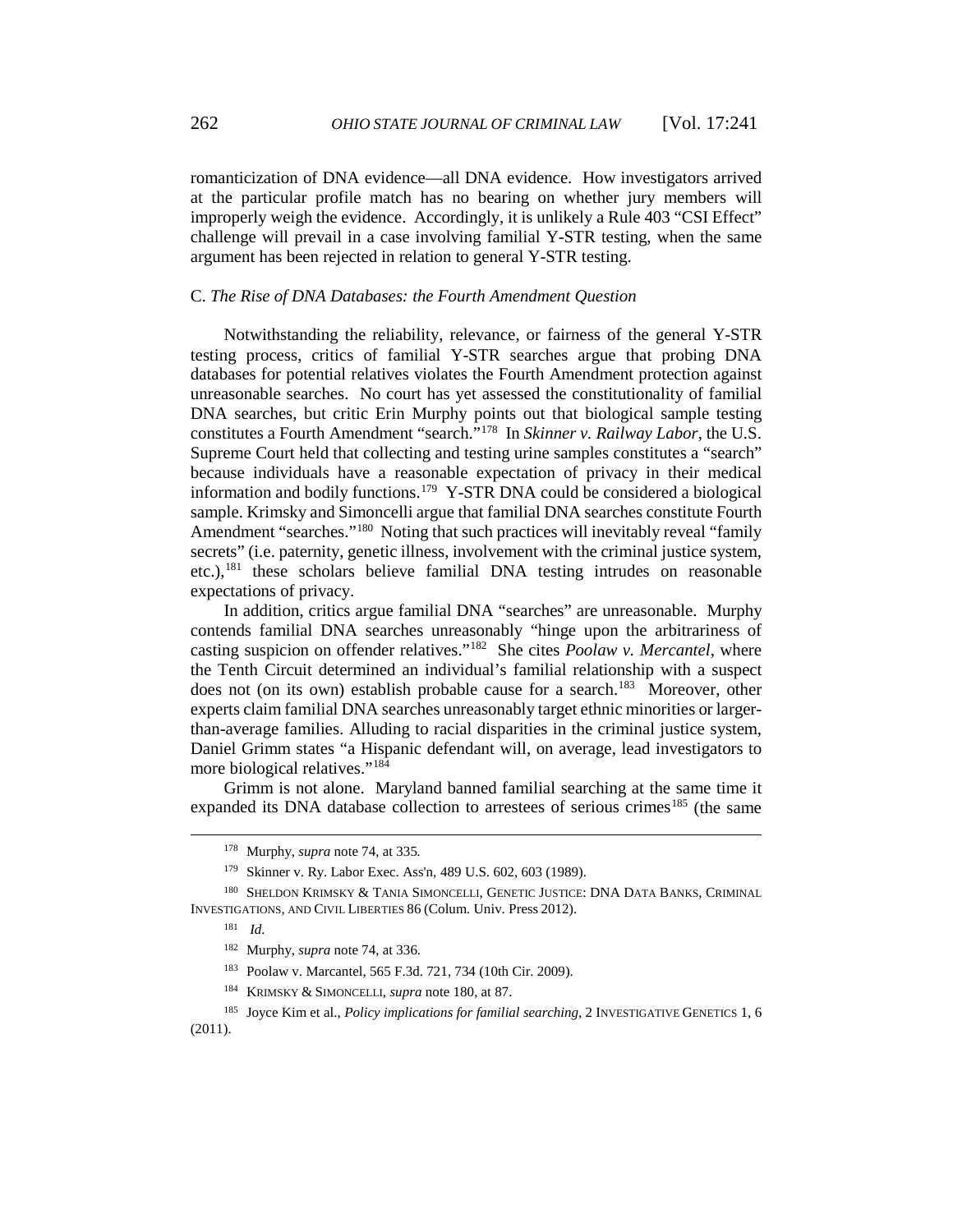legislation which prompted litigation in *Maryland v. King*).[186](#page-22-0) Because a disproportionate number of racial minorities were routinely arrested for violent crimes, legislators felt familial searching would "focus law enforcement efforts on a large group of people who are primarily defined by their race."<sup>187</sup> According to Stephen Mercer, chief attorney for the Forensics Division of the Maryland Office of the Public Defender, "[familial searching] heralded an era of unwanted genetic surveillance that just wasn't reasonable. Why should I forfeit my rights just because a family member chooses to commit a crime?"[188](#page-22-2) D.C. followed suit, convinced that Mercer's argument held weight.<sup>[189](#page-22-3)</sup>

However, these constitutional arguments are unlikely to prevail. First, existing case law indicates familial DNA database searches do not implicate the Fourth Amendment. In *Johnson v. Quander*, the D.C. Circuit held that "accessing the records stored in the CODIS database is not a 'search' for Fourth Amendment purposes."[190](#page-22-4) While swabbing an individual's cheek for Y-STR DNA triggers the Fourth Amendment, simply searching a database does not.

True, familial searching is more likely to work if a larger number of the suspect's relatives are in CODIS, and as Penn State University law professor David Kaye admits, "[t]here are a relatively large number of minorities in the database."<sup>[191](#page-22-5)</sup> Yet Kaye argues "disparate impact is simply not a violation of the equal protection clause."[192](#page-22-6) From a policy perspective, familial searching has the concerning potential to implicate a disproportionate percentage of African Americans and Hispanics, but the practice is likely constitutional. The mere fact that a suspect has relatives in the criminal justice system should not shield him or her from discovery. Assuming the police have probable cause, no individual should be immune from investigation and arrest on account of his or her race, family members, or (in the case of Y-STR DNA testing) number of paternal male relatives. The criminal justice system operates for the purpose of preventing crimes and catching criminals. Legal and accurate methods should not be discarded simply because they increase police efficiency.

Second, the concept of subjecting relatives to unreasonable or arbitrary "genetic surveillance" is misleading. The U.S. has no universal DNA databank. Babies are not subject to DNA-collecting cheek swabs upon birth. Neither are adults required to submit DNA samples with their employment background checks. DNA database expansion aside, the government may not arbitrarily force an individual to forfeit his

<sup>186</sup> Maryland v. King, 569 U.S. 435 (2013).

<sup>187</sup> Kim et al., *supra* note 185.

<span id="page-22-6"></span><span id="page-22-5"></span><span id="page-22-4"></span><span id="page-22-3"></span><span id="page-22-2"></span><span id="page-22-1"></span><span id="page-22-0"></span><sup>188</sup> David Kaye et al., *Family Feud: The Familial DNA Search Controversy Continues*, FORENSIC MAGAZINE (Sept. 23, 2011, 8:44 AM), https://www.forensicmag.com/article/2011/09/ family-feud-familial-dna-search-controversy-continues.

<sup>189</sup> *Id.* 

<sup>190</sup> Johnson v. Quander, 440 F.3d. 489, 498 (D.C. Cir. 2006).

<sup>191</sup> Kaye et al., *supra* note 188*.*

<sup>192</sup> *Id.*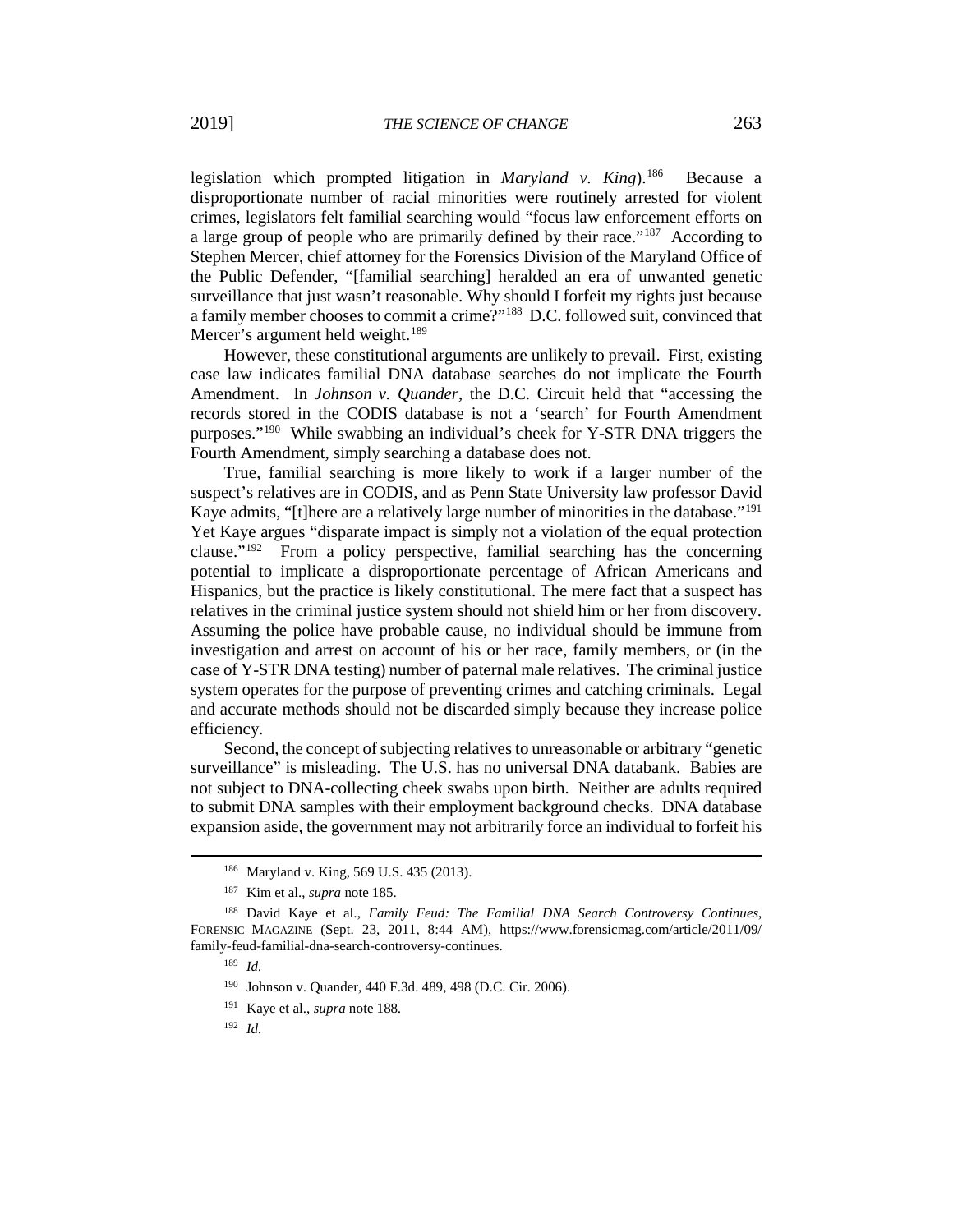or her DNA profile without running afoul of the Fourth Amendment. Consequently, police cannot access an "innocent" family member's genetic code unless his or her DNA was already collected by law enforcement and entered into CODIS or another DNA database.<sup>[193](#page-23-0)</sup> If investigators produce a match using Y-STR DNA familial searching, they must use process of elimination to determine whether the implicated individual is a suspect or a relative. If a suspect, that person's DNA was previously collected in accordance with the Fourth Amendment (i.e., arrest, felony conviction, or crime-scene sample). If a relative, the suspect must be identified and swabbed (with probable cause). Regardless, the DNA collection only occurred because it constituted a reasonable search under the Fourth Amendment.

In reality, forensic DNA database collection is relatively limited. Local laboratories only provide CODIS with DNA profiles "taken from arrestees, convicted offenders, and forensic evidence found at crime scenes.["194](#page-23-1) According to the Supreme Court in *Maryland v. King*, taking a cheek swab from an arrestee who was detained under probable cause of committing a serious offense is a reasonable search under the Fourth Amendment.<sup>[195](#page-23-2)</sup> At the time of the opinion, all fifty states required DNA collection from felony convicts and twenty-eight states permitted DNA collection from some (or all) arrestees.<sup>196</sup> Therefore, it is highly unlikely CODIS would contain an individual's DNA unless that person had been convicted of a felony, or had submitted to routine booking procedures following an arrest.

Considering arrestees are innocent until proven guilty, having one's DNA entered into CODIS is not necessarily indicative of wrongdoing. However, submitting to mandatory DNA collection is not a common experience for lawabiding citizens. The vast majority of U.S. citizens will never have their genetic profiles collected and placed in a forensic DNA database. Ironically, many critics argue against familial DNA searches for this very reason. Murphy categorizes familial DNA searches as low-value because they rarely produce hits, pointing out that the method fails in California roughly nine times out of ten.<sup>[197](#page-23-4)</sup> Indeed, without a relative's DNA already in the system, a familial search is useless. But if a familial search produces a hit, the acquisition of the implicated relative's DNA has already passed Fourth Amendment scrutiny—reducing the "genetic surveillance" argument to mere rhetoric.

Third, "unreasonableness" arguments are less applicable in the Y-STR context. Due to the genetic inheritance of identical Y-chromosomes, Y-STR DNA testing inherently blurs the line between "general" and "familial" searching. As mentioned in Section B, police use "general" Y-STR DNA testing when they have already

<sup>193</sup> Chamberlain, *supra* note 19, at 26.

<sup>194</sup> Maryland v. King, 569 U.S. 435, 445 (2013).

<sup>195</sup> *Id.* at 465–466.

<sup>196</sup> *Id.* at 445.

<span id="page-23-4"></span><span id="page-23-3"></span><span id="page-23-2"></span><span id="page-23-1"></span><span id="page-23-0"></span><sup>197</sup> Erin E. Murphy, *Familial DNA Searches: The Opposing Viewpoint*, 27 CRIM. JUST. 1, 4 n.1 (2012).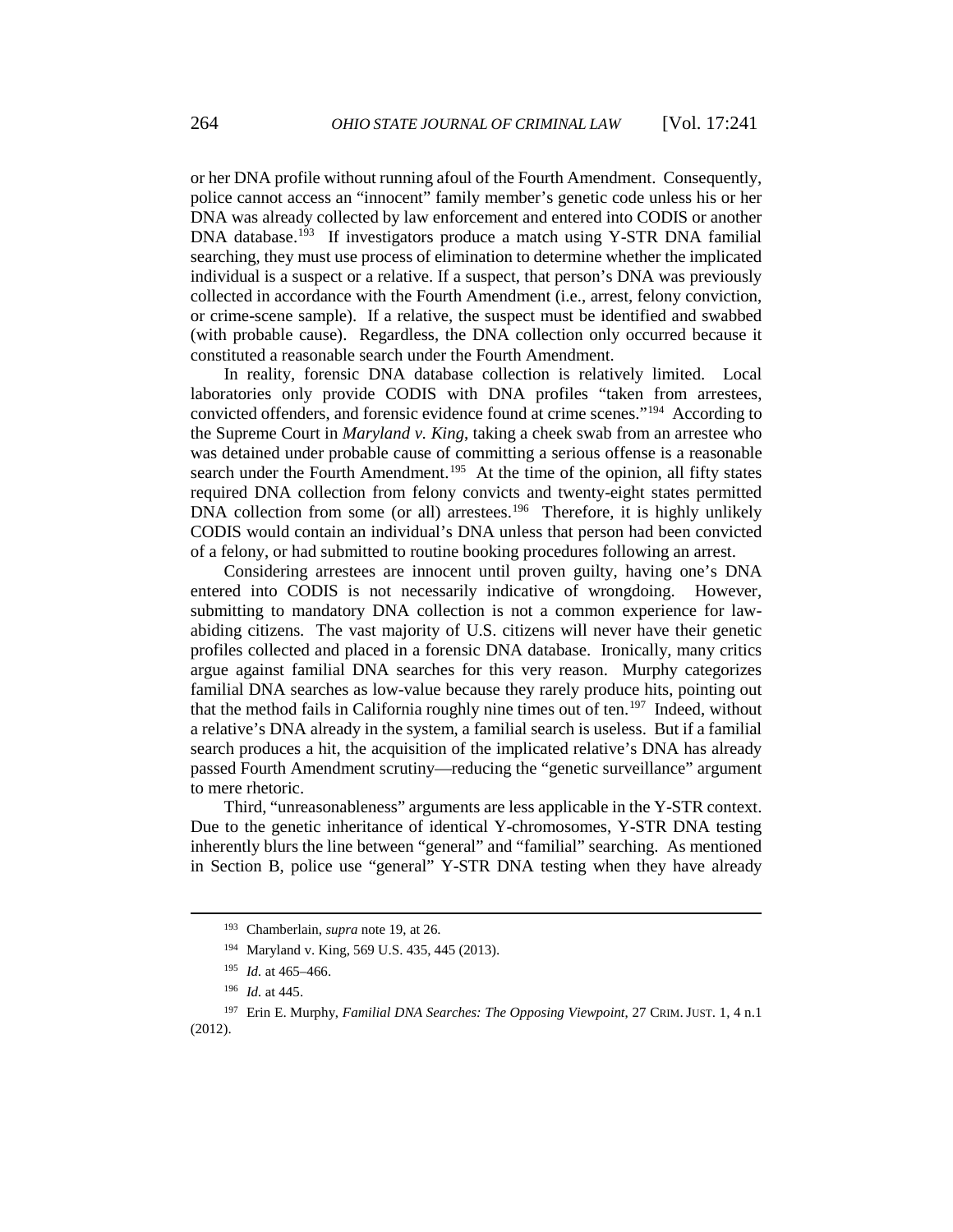found the defendant.<sup>[198](#page-24-0)</sup> On the other hand, police use "familial" Y-STR DNA testing when they are trying to identify a suspect. According to Murphy, familial DNA searching "refers generally to the idea of looking in a DNA database not for the person who left the crime scene sample, but rather for a relative of that individual."[199](#page-24-1) While this characterization may be appropriate for standard STR analysis, it does not accurately apply to Y-STR DNA testing.

With STR analysis, a familial search equals an intentional or inadvertent attempt to retrieve "near misses or 'partial matches'" from a DNA databank.<sup>[200](#page-24-2)</sup> A partial match of allele markers suggests the individual could be a blood relative of the suspect. But with Y-STR DNA testing, a partial match cannot implicate either the defendant or a family member. All males in the same paternal line possess *exactly* the same Y-chromosome, so finding a crime-scene sample's partial match actually excludes that person (and that person's paternal male relatives). In other words, investigators never seek a partial match when utilizing Y-STR testing.

Moreover, even if investigators get a "hit" when conducting Y-STR DNA analysis, they do not know whether the matching profile belongs to the suspect or the suspect's paternal male relatives. As a result, there is no feasible way to intentionally single-out family members with Y-STR testing. Each time forensic examiners undertake "familial" Y-STR DNA testing they are simply seeking matching Y-chromosome markers—which ideally belong to the suspect himself.

Because Y-STR DNA analysis cannot differentiate a "suspect" from a "relative," law enforcement officers cannot target an individual's family members to glean incriminatory DNA evidence. Rather, investigators must employ classic investigatory techniques to uncover the suspect, such as alibis, line-ups, and sketches. Other non-DNA forensic methods may include crime-scene reconstruction, ballistic analysis, photographs, skid mark analysis, trace chemical evidence, fingerprinting, toxicology, autopsy, and witness statements. In a sense, Y-STR DNA only narrows the field. A hit is a lead, not a slam dunk. To use Y-STR DNA testing effectively, police must build cases carefully—assembling corroborating evidence from multiple sources.

Finally, the court-sanctioned expansion of DNA databases in recent years weighs in favor of the constitutionality of familial Y-STR searches. In *Haskell v. Harris*, the Ninth Circuit upheld the constitutionality of California's DNA and Forensic Identification Database and Data Bank Act (DNA Act).<sup>[201](#page-24-3)</sup> The court determined the DNA Act, which required police to collect DNA samples from all adults arrested for felonies, did not violate the Fourth Amendment. Although compulsory DNA collection raised legitimate privacy questions, the court concluded the *de minimis* physical intrusion, reduced expectation of privacy pursuant to arrest,

 $\overline{a}$ 

<sup>201</sup> Haskell v. Harris, 669 F.3d. 1049, 1051 (9th Cir. 2012).

<span id="page-24-3"></span><span id="page-24-2"></span><span id="page-24-1"></span><span id="page-24-0"></span><sup>198</sup> *See* People v. Robinson, No. B198592, 2009 WL 2517556, at \*1, \*11 (Cal. App. Ct. Aug. 19, 2009).

<sup>199</sup> Murphy, *supra* note 74, at 297.

<sup>200</sup> *Id.*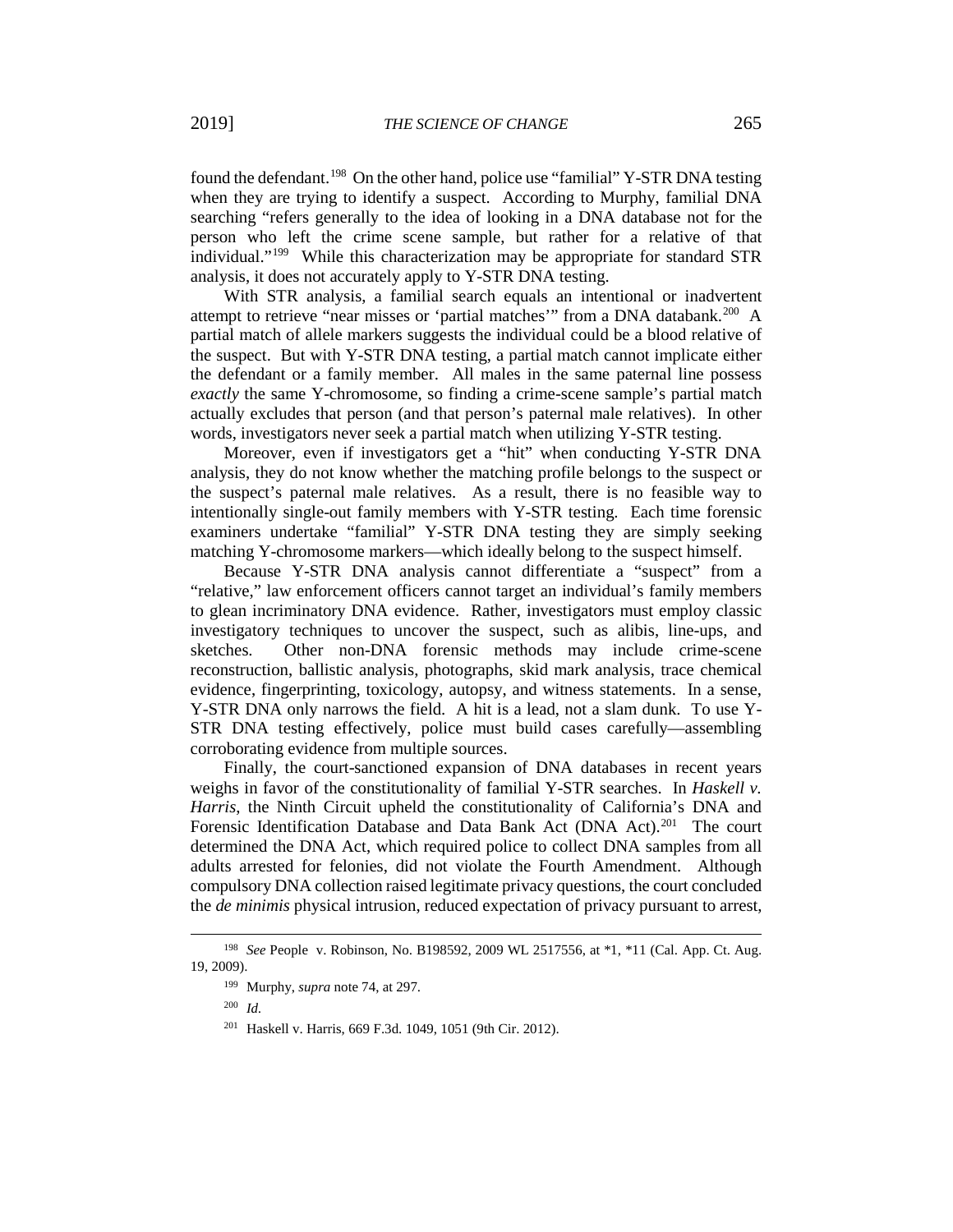existing legal protections (i.e. probable cause), and potential for DNA databases to solve future/past crimes outweighed privacy concerns.<sup>[202](#page-25-0)</sup> This "green-light" for employing DNA databases as an investigatory method suggests the court would not prohibit familial Y-STR searching on constitutional grounds. Envisioned as a crimesolving tool, the use of DNA databases should not be limited to mere collection and retention.

#### IV. MOVING FORWARD: NEXT STEPS FOR STATES

Given the life-saving potential of Y-STR DNA testing, states should adopt legislation to codify its admissibility. Although only ten states utilized familial DNA search technology prior to 2017, a growing number of states are enacting permissive statutory schemes or signaling their acceptance of the practice.<sup>[203](#page-25-1)</sup> Moreover, the vast majority have yet to address the issue. Only two jurisdictions, Maryland and the District of Columbia have enacted legislation banning familial searches.<sup>[204](#page-25-2)</sup> Thus, most states could benefit from the careful adoption of pro-YSTR DNA search legislation in the future.

This section proposes a statutory scheme which could be utilized as a drafting blueprint for states considering familial DNA search legislation. My goal in creating this proposal was to devise a sufficiently workable and protective statute. While Y-STR DNA is a powerful tool, it should be approached with caution. It is also worth noting that this recommended legislation includes several provisions specific to Y-STR DNA. My focus on Y-STR DNA over other types of familial search DNA (i.e.,

 $\overline{a}$ 

Familial Y-STR searching (in particular) enjoyed rising public support in New York after Police Commissioner James O'Neill and Queens District Attorney Richard Brown advocated for permission to use the science in the rape and murder investigation of jogger Karina Vetrano. The case proved to be a powerful impetus when, in 2017, the DNA Subcommittee of the New York State Commission on Forensic Science unanimously approved familial match DNA searches. Leonard Greene, *Familial DNA testing in New York endorsed by expert panel*, NEW YORK DAILY NEWS (Mar. 27, 2017), http://www.nydailynews.com/new-york/familial-dna-testing-new-york-endorsed-expert-panel-article-1.3010760.

<sup>202</sup> *Id.* at 1065.

<span id="page-25-1"></span><span id="page-25-0"></span><sup>203</sup> California, Colorado, Florida, Michigan, Texas, Utah, Virginia, Wisconsin, Wyoming, and Ohio endorsed familial DNA searching prior to 2017. Seth Augenstein, *Familial Searching, Used in 10 States and Counting, Solves the Unsolvable*, FORENSIC MAGAZINE (Dec. 8, 2016, 12:55 PM), https://www.forensicmag.com/news/2016/12/familial-searching-used-10-states-and-counting-solvesunsolvable; Anthony M. DeStefano, *State Panel of DNA Experts Approve Familial Searching in NY*, NEWSDAY (Mar. 27, 2017, 5:11 PM), http://www.newsday.com/news/region-state/state-panel-of-dnaexperts-approve-of-familal-searching-in-n-y-1.13321976.

<span id="page-25-2"></span>Arizona will likely follow suit, having just employed familial DNA searching to solve the rape and murder of Allison Feldman in April 2018. James Rainey, *Familial DNA puts elusive killers behind bars. But only 12 states use it*, NBC NEWS (Apr. 28, 2018, 6:00 AM), https://www.nbcnews.com/news/us-news/familial-dna-puts-elusive-killers-behind-bars-only-12 states-n869711.

<sup>204</sup> Murphy, *supra* note 74, at 5.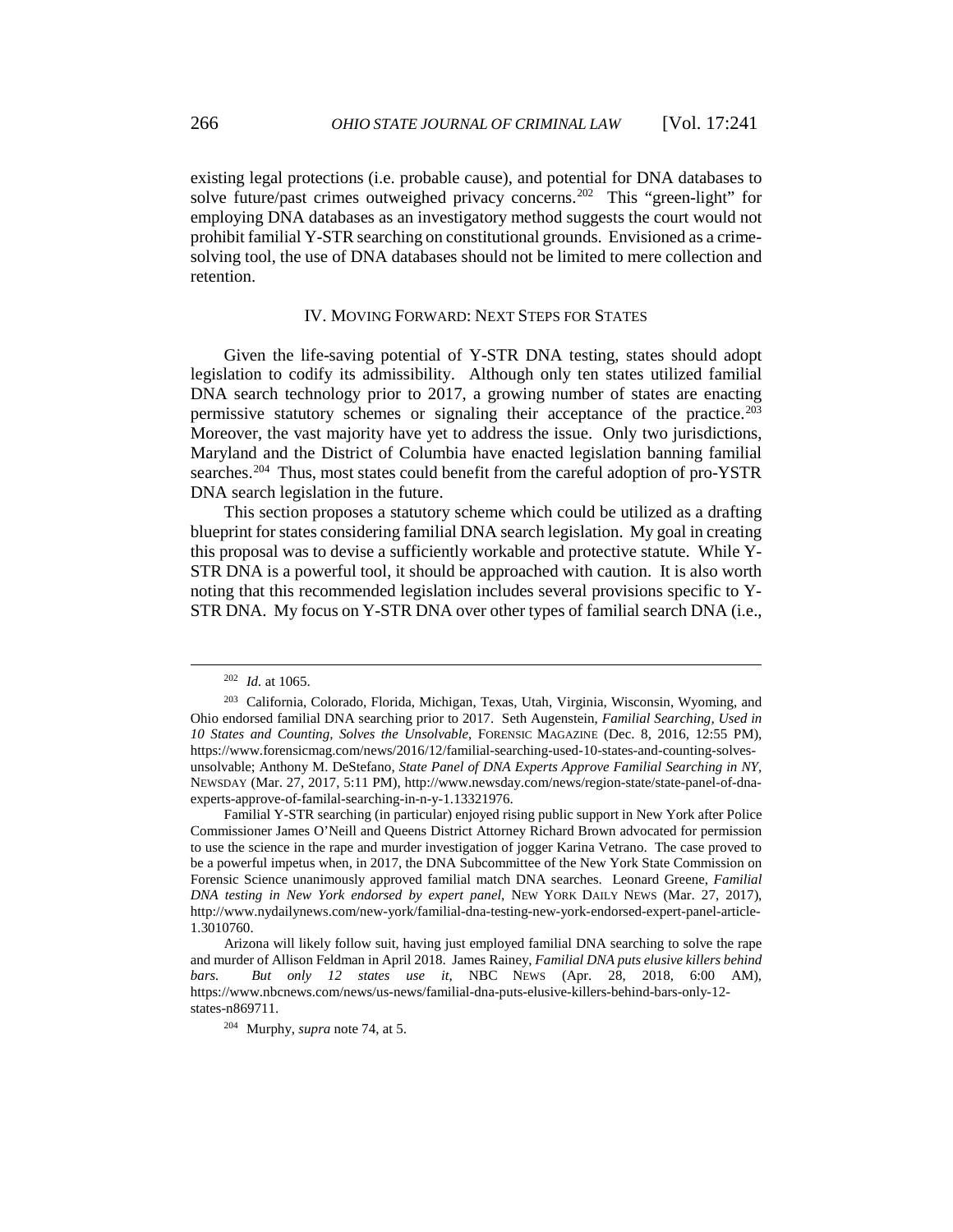mitochondrial, STR, etc.) was intentional, owing to this note's emphasis on the benefits of Y-STR DNA.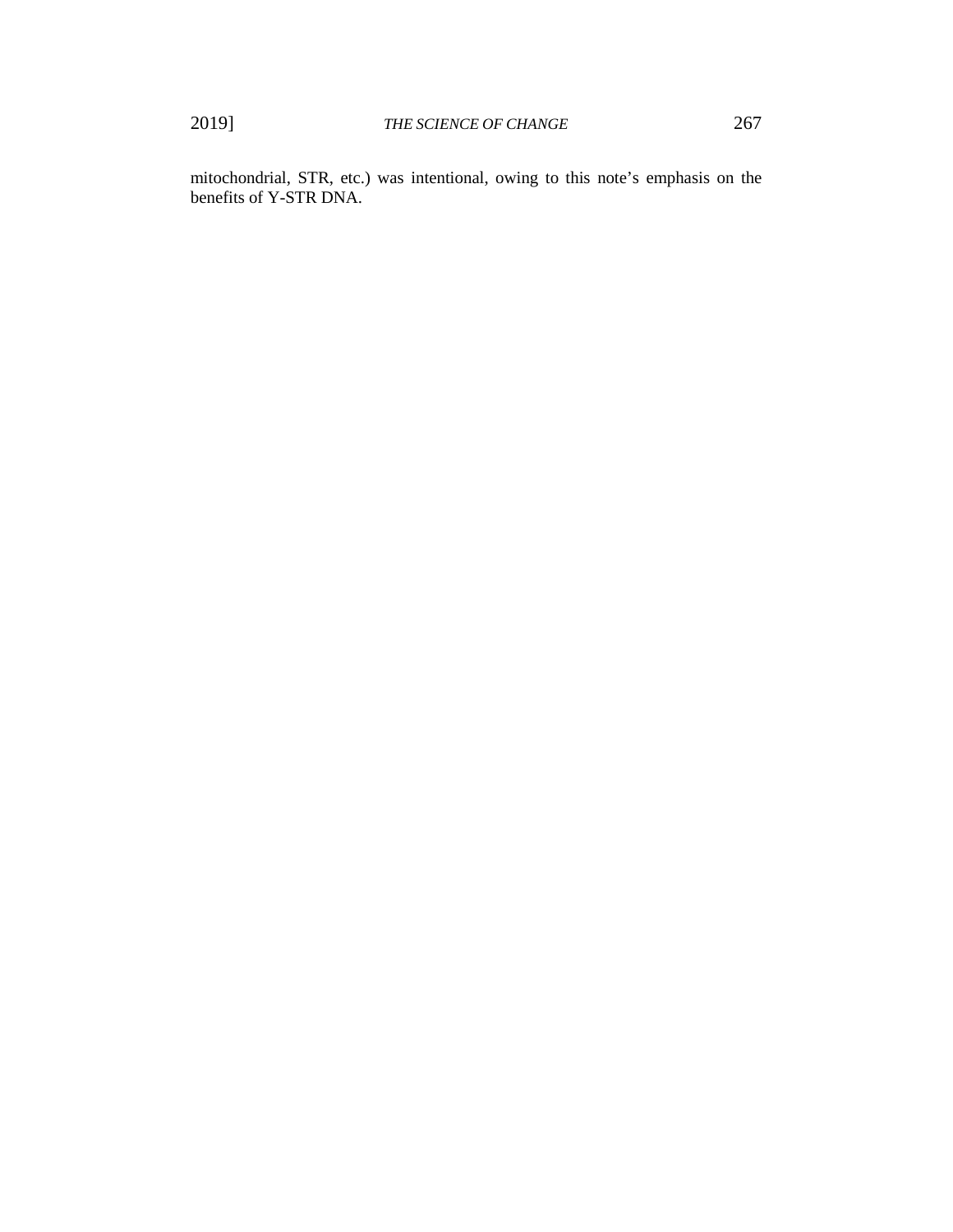### Proposed Legislation: Familial DNA Searches

(a) Authorization: When STR DNA analysis does not generate a match between a forensic DNA sample and a profile in the state DNA databank, a familial search may be performed. To perform a familial search, the following case requirements must be met:

(1) The forensic DNA sample must be associated with:

(i) a felony offense; or

(ii) a violent felony offense; or

(iii) a crime presenting a significant threat to public safety.

(2) The investigating law enforcement officer and the prosecutor must certify that:

(i) reasonable investigative efforts have already been taken in the case; or

(ii) exigent circumstances warrant a familial search

(3) The forensic DNA profile must:

(i) be from a single source; or

(ii) be a deduced profile from a mixture.

(4) The forensic DNA profile must meet the specific requirements of the utilized familial search method (e.g., Y-STR DNA testing).

(5) The results of the familial search shall only be used as an investigative lead.

(b) Application: The law enforcement officer and the prosecutor (hereinafter "the requestors") must request a familial DNA search through an application to the state division or office of criminal justice services.

(1) Upon receipt of an application:

(i) the division will confirm that the requestors have certified that the case requirements in paragraph (a) of this section have been satisfied.

(2) The commissioner of the state division or office of criminal justice services shall review all completed applications.

(i) If, upon review and evaluation of such application, the commissioner determines that any of the case and/or any of the sample requirements are not satisfied, the division shall notify the requestors, in writing, that a familial search cannot be performed and identify the requirements not satisfied.

(ii) If, upon review and evaluation of such application, the commissioner determines that all of the case and sample requirements have been satisfied, the law enforcement agency, the district attorney, the director of the state crime laboratory, and the commissioner must execute a memorandum of understanding detailing the role of each organization in the familial search.

(3) Upon receipt of the memorandum of understanding described in subparagraph  $(b)(2)(ii)$ , the state crime laboratory will:

(i) use validated software to perform a familial search of the DNA databank;

(ii) perform Y-STR testing on the crime scene sample(s) if the requirements in section (c) are met; and

(iii) if appropriate, ensure additional familial testing is performed on the crime scene sample, provided there is sufficient forensic DNA sample available for testing.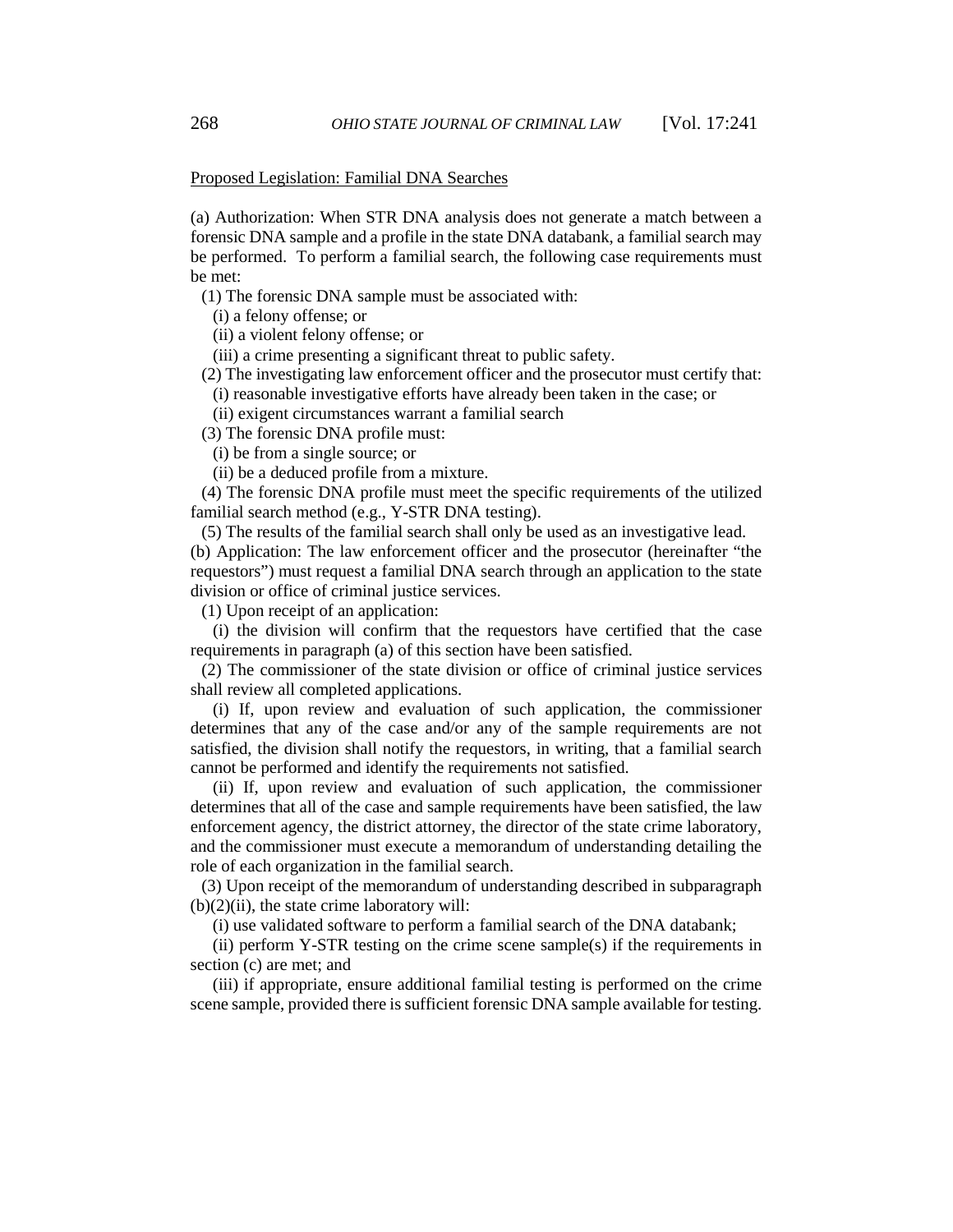(c) Y-Chromosome Analysis: Y-STR DNA testing may be conducted if the following requirements are satisfied:

(1) The forensic Y-STR DNA sample must:

(i) be from a single male source; or

(ii) be from a single male source and one or more female sources.

(2) The forensic Y-STR DNA sample must contain at least 7 loci, which were identified in accordance with NDIS Operating Procedures.

(3) The results of the Y-STR DNA testing are provided in writing, with the following provisions:

(i) the information may be used for investigatory law enforcement purposes only;

(ii) the information is not a definitive statement of a biological identity or relationship; and

(iii) the release of DNA profiles to non-law enforcement personnel is a violation of state law.

(d) Admissibility: Y-STR DNA testing results may only be admitted into state court if the following requirements are satisfied:

(1) The results meet state evidentiary standards; and

(2) The prosecutor presents the results with an exclusion statistic; and

(3) The exclusion statistic has a discriminatory capacity of 1 in 500 or higher.

The basis of this proposed legislation is New York's familial search statute, 9 CRR-NY § 6192.3. [205](#page-28-0) I chose this framework for three reasons. First, the New York Senate passed its bill in 2017—making it one of the most recent states to confront the challenges of familial DNA search legislation.<sup>[206](#page-28-1)</sup> Second, even among states which have embraced Y-STR DNA testing, very little formal familial DNA search legislation exists[.207](#page-28-2) For example, Colorado, California, and Wisconsin have developed state policies governing the use of Y-STR DNA technology.<sup>[208](#page-28-3)</sup> Yet none of these states have developed a statute or regulation expressly permitting its use.[209](#page-28-4) Thus, New York boasts one of the few examples available. Third, New York's legislation clearly accounts for the technical difficulties of accurate Y-STR DNA testing. For example, 9 CRR-NY § 6192.3 requires that a forensic Y-STR DNA sample be either: (1) from a single male source, or (2) from a single male source and one or more female sources.[210](#page-28-5) This provision guards against miscarriages of justice,

<sup>205</sup> 9 CRR-NY §6192.3 (2018).

<span id="page-28-1"></span><span id="page-28-0"></span><sup>206</sup> Phil Boyle, *Senate Passes Familial DNA Search Legislation*, THE NEW YORK STATE SENATE (Feb. 6, 2017), https://www.nysenate.gov/newsroom/press-releases/phil-boyle/senate-passes-familialdna-search-legislation.

<span id="page-28-5"></span><span id="page-28-4"></span><span id="page-28-3"></span><span id="page-28-2"></span><sup>207</sup> Michael B. Field et al., *Study of Familial DNA Searching Policies and Practices: Case Study Brief Series*, NAT'L CRIM. JUST. REFERENCE SERV. (2017), https://www.ncjrs.gov/pdffiles1/nij/grants/ 251081.pdf.

<sup>208</sup> *Id.* 

<sup>209</sup> *Id.* 

<sup>210</sup> 9 CRR-NY §6192.3 (2018).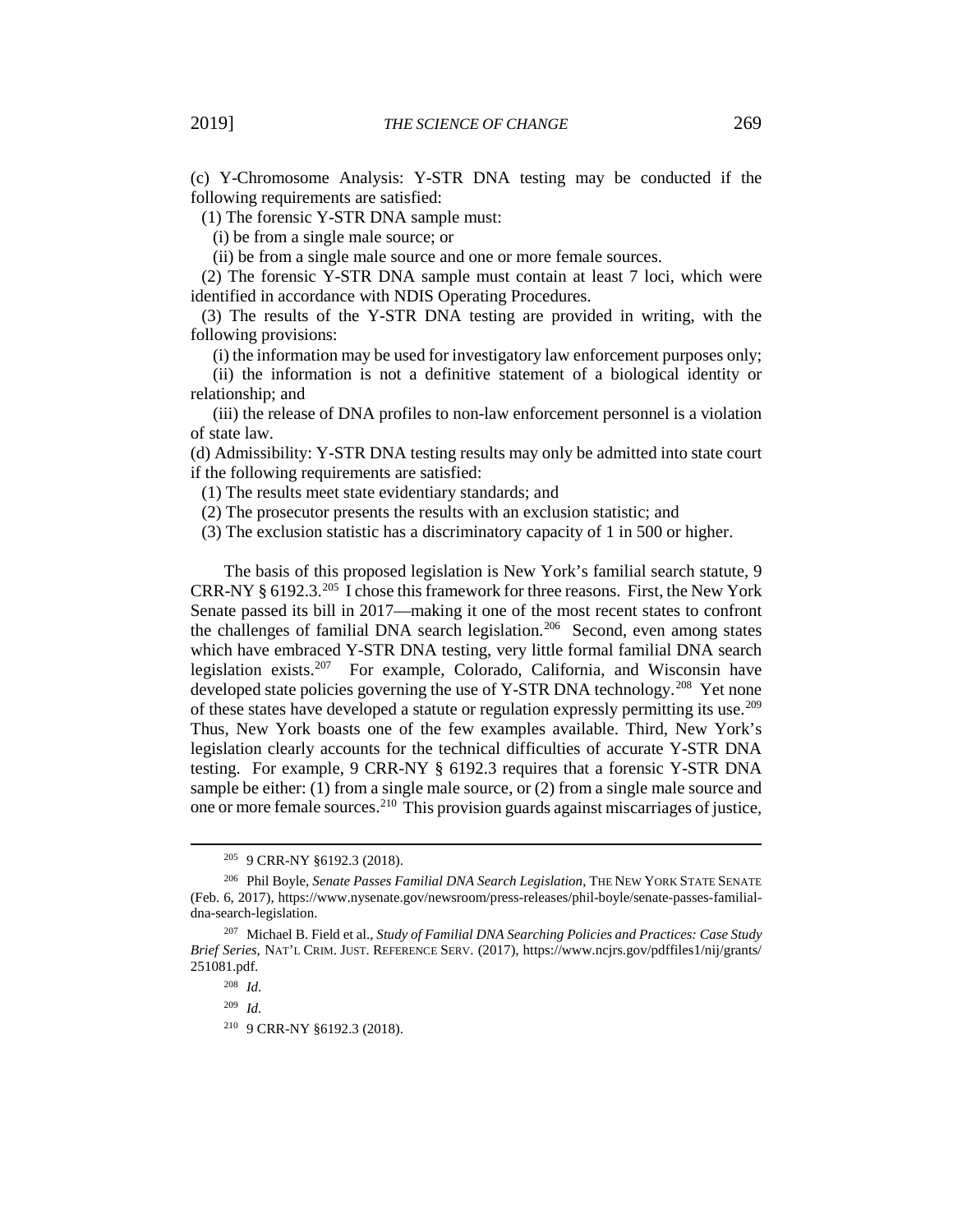such as the wrongful conviction of Chen Long-Qi after law enforcement relied on a DNA sample from multiple male sources.<sup>[211](#page-29-0)</sup>

My proposal begins with an authorization provision in Section (a). Inspired by a similar section in New York's familial DNA statute, the language prevents law enforcement entities from utilizing familial search technology before they attempt an STR DNA analysis. As discussed *supra*, forensic scientists generally analyze STR DNA samples at thirteen core loci on twenty-two pairs of chromosomes, rather than the minimum of seven loci on a single chromosome in Y-STR DNA testing.<sup>[212](#page-29-1)</sup> Accordingly, STR DNA analysis typically generates more discriminating exclusionary match statistics than its Y-chromosome equivalent. To ensure the most probative evidence is presented, law enforcement officers should attempt STR DNA testing first, before resorting to Y-STR DNA testing.

Subsections (1) and (2) of Section (a) implement similar safeguards. First, law enforcement entities should only use familial searching in connection with felony offenses or threats to public safety. Because familial search infrastructure is still developing, success is no guarantee. Moreover, depending on the match statistic, the probative value of a hit could be too minimal to ensure an accurate conviction. Therefore, familial search resources are best utilized in serious criminal investigations where the potential benefits outweigh the risks of failure. Second, Subsection (2) ensures that prosecutors and law enforcement officers rely on traditional investigative methods before resorting to familial search technology. As suggested in this note, Y-STR DNA testing can be a powerful tool. However, witness interviews, line-ups, suspect sketches, and crime scene photo analysis can be equally effective and more cost affordable. Consequently, Y-STR DNA testing should only be employed under the right conditions.

Section (b) requires law enforcement entities and prosecutors to jointly apply for state permission to utilize Y-STR or other familial DNA testing. I relied on California's Memorandum of Understanding: Familial Search Protocol, as well as 9 CRR-NY  $\S$  6192.3, when developing this section.<sup>[213](#page-29-2)</sup> The proposed application process ensures that government officials meet all necessary case requirements before pursuing familial DNA testing. Although Section (a) already specifies the authorization restrictions, it does not provide an oversight process to check any potential government overreach. This provision does so. In addition, Section (b)'s memorandum of understanding requirement guards against miscommunication between agencies. If each government entity (i.e., investigating agency, prosecuting agency, and state crime laboratory) is fully apprised of its familial DNA search obligations, the chance of human error decreases.

<sup>211</sup> Brown*, supra* note 88.

<sup>212</sup> TAUPIN, *supra* note 6, at 46; BUTLER, *supra* note 33, at 363.

<span id="page-29-2"></span><span id="page-29-1"></span><span id="page-29-0"></span><sup>213</sup> Memorandum of Understanding from the California Department of Justice's DNA Data Bank Program, *Familial Search Protocol* (June 14, 2011), https://oag.ca.gov/sites/all/files/agweb/pdfs/ bfs/fsc-mou-06142011.pdf?; 9 CRR-NY §6192.3 (2018).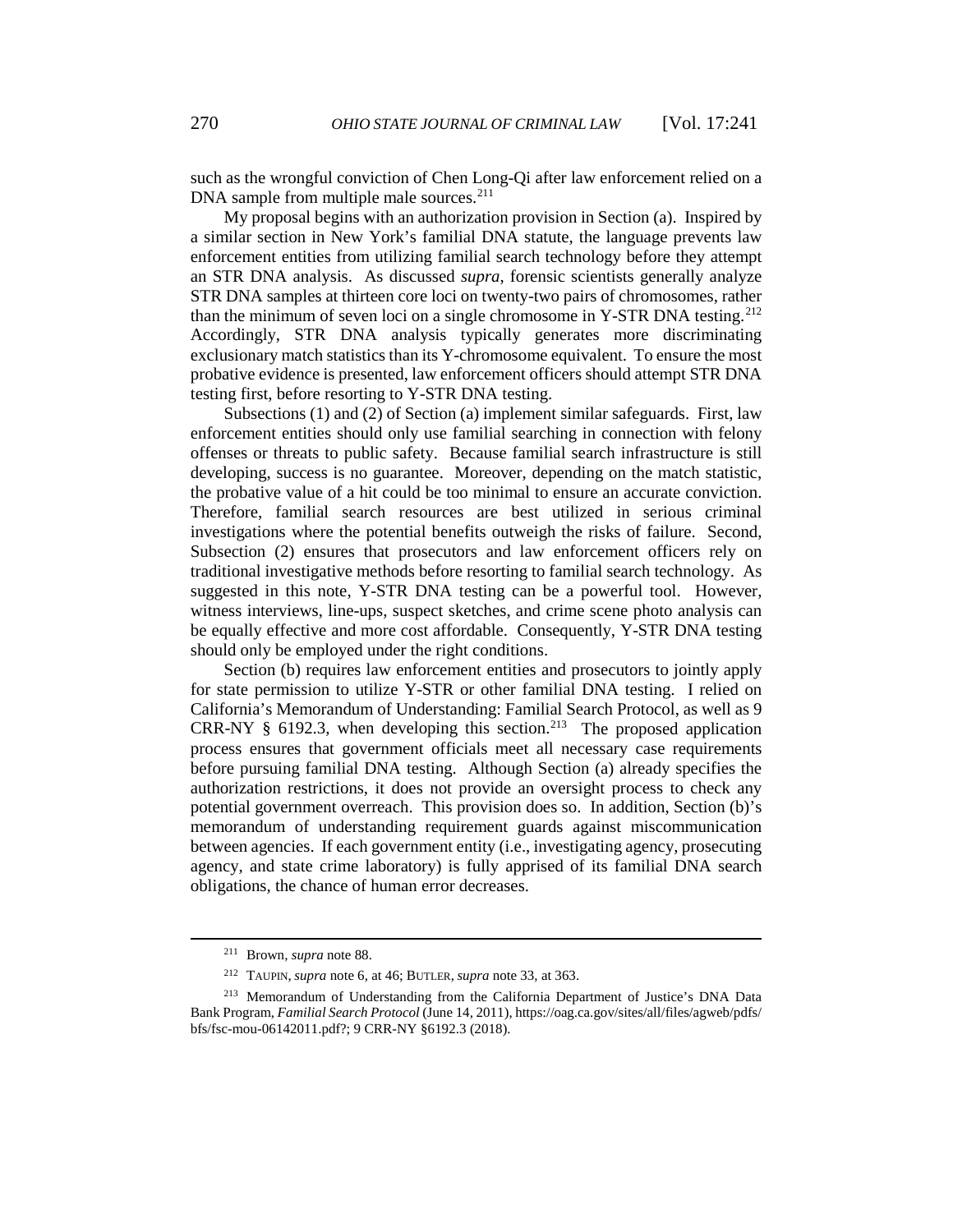Section (c) discusses testing parameters specific to Y-STR DNA testing. In doing so, the provision accounts for a number of concerns expressed by familial search critics. For instance, Section (c)(2) guarantees that forensic scientists will not attempt Y-STR DNA testing on a sample with fewer than seven loci. To do otherwise would permit compromised and potentially inaccurate suspect identifications. Although this subsection does not combat the CODIS racial disparities feared by Maryland legislators, it does encourage sufficiently discriminating match statistics—decreasing the likelihood of false hits within minority communities. Section (c) also requires the results of any Y-STR DNA testing be provided in writing, ensuring that law enforcement and forensic science entities reduce inaccuracies through good recordkeeping.

Finally, Section (c)(3) is inspired by the Colorado Bureau of Investigation DNA Familial Search Policy.<sup>[214](#page-30-0)</sup> The provision precludes law enforcement from using Y-STR DNA testing for anything other than investigatory leads. By prohibiting the disclosure of any genetic information uncovered by the Y-STR DNA testing process, the section ensures that results will not be used to prove (or disprove) biological relationships. In addition, the provision combats privacy concerns identified by Maryland legislators.<sup>[215](#page-30-1)</sup> By limiting results to law enforcement uses, Section  $(c)$ protects individuals from the public exposure of personal health data or paternity information.

Section (d) provides for the admission of Y-STR DNA search results in state court if certain conditions are met. Notably, the provision only addresses state court admissibility. Despite the investigatory potential of familial Y-STR searches, it may not be practical for all jurisdictions. For instance, federal courts and the FBI appear hesitant to employ the method. Although Y-STR DNA is included in CODIS, the FBI only uses Y-chromosome profiling in missing persons cases. <sup>[216](#page-30-2)</sup> Furthermore, the FBI maintains that familial searching, narrowly defined as "an intentional or deliberate search of the database . . . for the purpose of potentially identifying close biological relatives," is not performed at the National DNA Index System (NDIS).<sup>[217](#page-30-3)</sup> The FBI's anti-familial search policy largely reflects its investigatory priorities. In contrast to the state courts, the federal system prosecutes relatively few sexual assault cases, meaning Y-STR DNA is less useful. Furthermore, familial Y-STR searches at the national level would likely produce a staggering number of leads.<sup>[218](#page-30-4)</sup>

<sup>217</sup> *Id.*

l

<span id="page-30-0"></span><sup>214</sup> Colorado Bureau of Investigation, *DNA Familial Search Policy* (Oct. 22, 2009), http://www.dnaresource.com/documents/ColoradoPolicy.pdf.

<span id="page-30-1"></span><sup>&</sup>lt;sup>215</sup> Two interviewees in a Maryland familial DNA case study "pointed out that we do not know what the future holds or how law enforcement may use or exploit familial connections identified through FDS [familial DNA searches] in the future and wanted to prevent unforeseen misuses." Field et al.*, supra* note 207, at 35.

<sup>216</sup> FED.BUREAU OF INVESTIGATION, *supra* note 62.

<span id="page-30-4"></span><span id="page-30-3"></span><span id="page-30-2"></span><sup>218</sup> A national DNA search would utilize NDIS. The distinction between CODIS and NDIS can be confusing. According to the FBI, CODIS is a "generic term used to describe the FBI's program of support for criminal justice DNA databases as well as the software used to run these databases."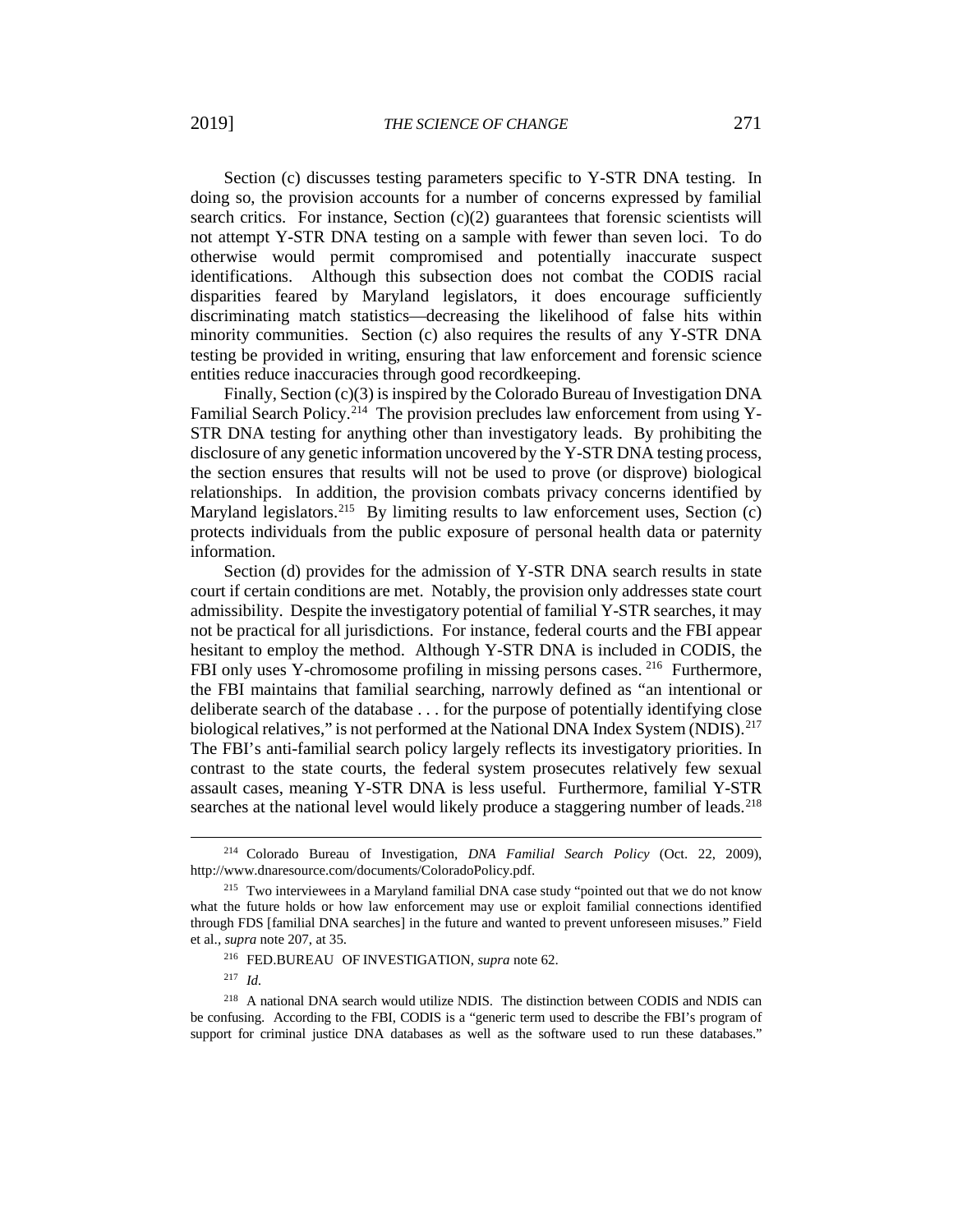Because whole families can possess the same Y-chromosome, one Y-STR database search via NDIS could generate hundreds of hits.

Subsections (1), (2), and (3) protect defendants from improper usage. First, the Y-STR DNA evidence must meet court evidentiary standards—guaranteeing that the state equivalents of Rules 403 and 702 are honored. Second, the prosecutor is required to present all Y-STR DNA evidence in the form of exclusionary match statistics, allowing the jury to weigh the probative value of the hit. Finally, the proposed legislation mandates that all exclusionary statistics have a discriminatory capacity of one in 500 or higher. As noted *supra*, match statistics of one in several thousand are typical for Y-STR DNA testing.<sup>[219](#page-31-0)</sup> However, in small or isolated communities with reduced gene flow (i.e., population substructure), otherwise useful match statistics may be less discriminating. In these instances, an exclusionary statistic below one in one thousand might be sufficiently probative to assist the fact-finder.

Population substructure aside, the U.S. District Court for the District Court of Arizona held that a match statistic of one in thirty-five is not discriminatory enough to meet the *Daubert/Frye* standard.<sup>[220](#page-31-1)</sup> I agree. At such a weak exclusionary rate, any given room could contain three or four men with a matching Y-STR profile. A minimum exclusionary rate of one in 500 splits the difference, accounting for disproportionately high allele frequencies in smaller communities while avoiding false identifications. Admittedly, this cut-off is somewhat arbitrary. When drafting their own legislation, states can increase or decrease their minimum exclusionary rates to make Y-STR DNA standards more or less stringent. In addition, states may consider the relative impact of gene flow in their respective territories when establishing minimum exclusionary rates. For instance, a less populated state like North Dakota may run a higher risk of population substructure than a very populated state like California. While such decisions may require careful research, this proposal serves as a starting point for states interested in expanding their available DNA technology.

## IV. THE FUTURE OF FAMILIAL Y-STR SEARCHES

Like all innovative forensic methods, familial Y-STR DNA searching will face an uphill battle before it can attain commonplace usage. Yet the method is undoubtedly gaining traction. Court acceptance of Y-STR DNA's scientific reliability, high-profile success stories, and legislative support indicate the practice

*Frequently Asked Questions on CODIS and NDIS*, FED. BUREAU OF INVESTIGATION (FBI), https://www.fbi.gov/services/laboratory/biometric-analysis/codis/codis-and-ndis-fact-sheet (last visited Apr. 30, 2019). In other words, CODIS broadly refers to the FBI's DNA software, which can be used at the local, state, or national level. NDIS is one part of CODIS, "the national level—containing the DNA profiles contributed by federal, state, and local participating forensic laboratories." *Id.*

<sup>219</sup> Johnson & Staub, *supra* note 116.

<span id="page-31-1"></span><span id="page-31-0"></span><sup>220</sup> United States v. Kootswatewa, No. CR-15-08034, 2016 WL 808663, \*4 (D. Ariz. March 2, 2016).